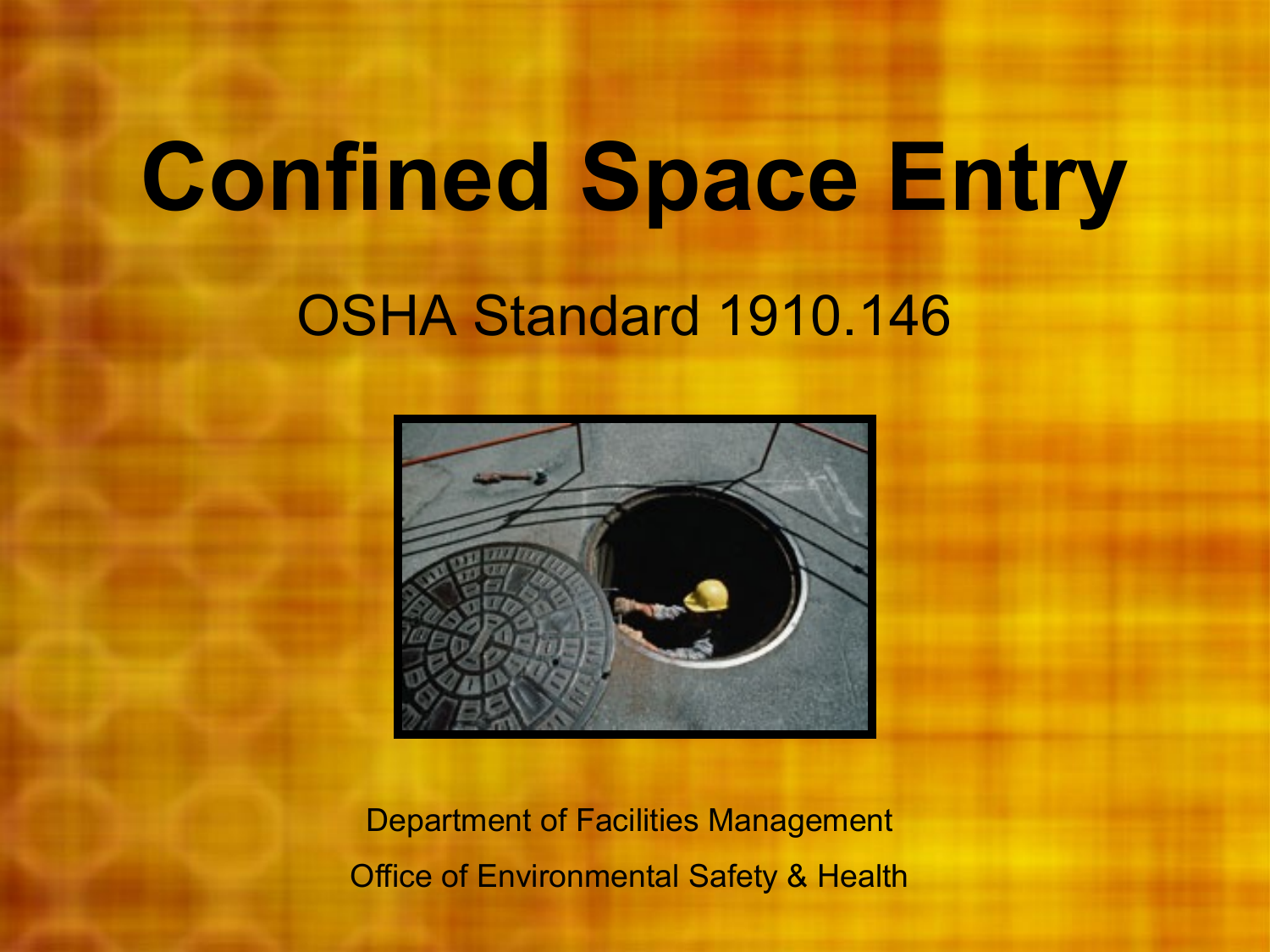#### OSHA Standard

**All employees required to enter into confined or enclosed spaces shall be instructed as to the nature of the hazards involved, the necessary precautions to be taken, and in the use of protective and emergency equipment required.**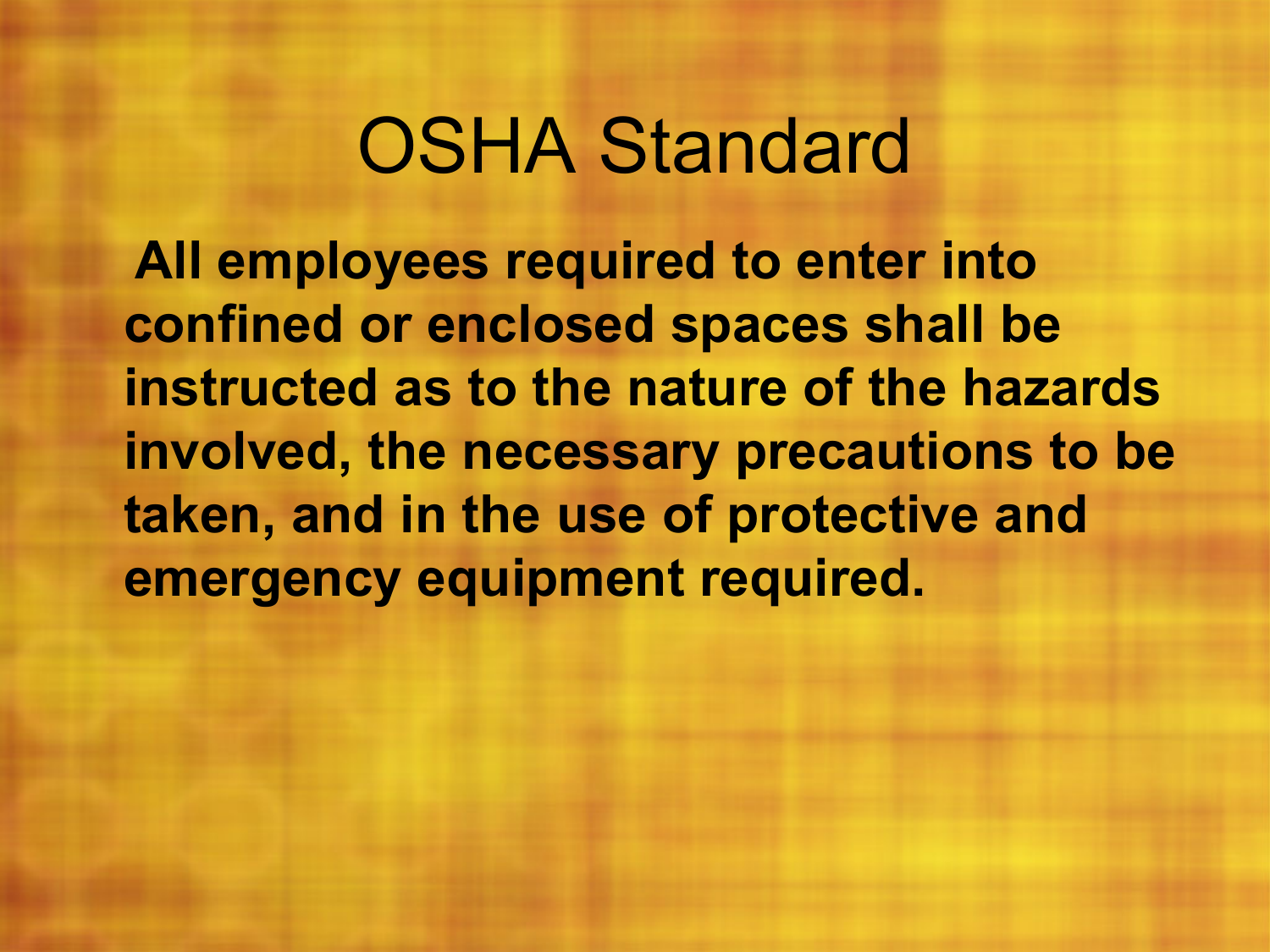#### Confined Space Entry

- The **entrant** is the person who enters a confined space.
- The **attendant** is the person who stays with the entrant outside the confined space, and is responsible for assisting the entrant in exiting the confined space, and calling for emergency assistance when required.
- The **entry supervisor** is the qualified person who evaluates the hazards, prescribes required equipment and precautions and issues the Confined Space Entry Permit.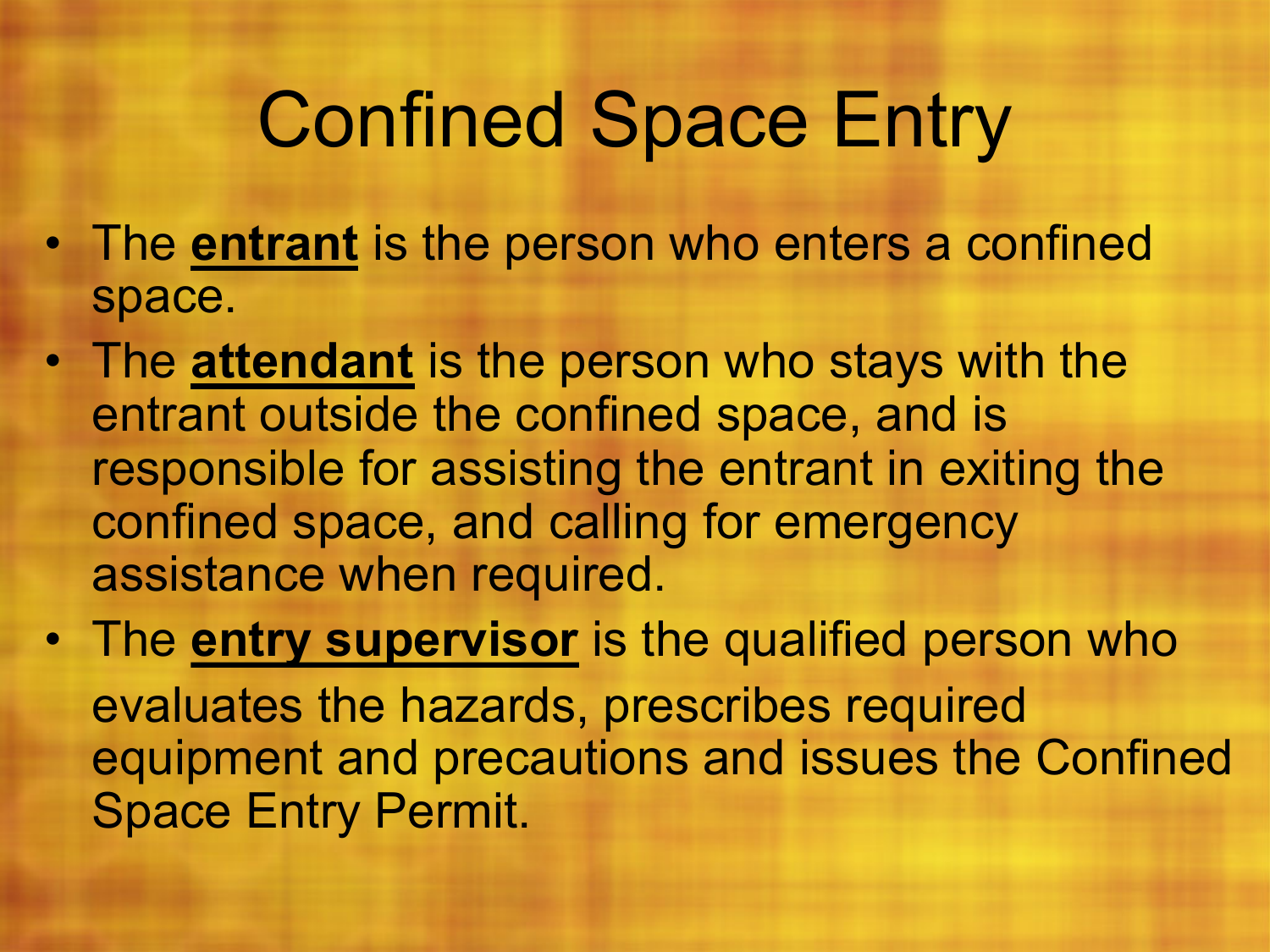## How to Identify Confined Spaces

1. Limited openings for entry and exit; AND 2. Large enough and so configured that an employee can bodily enter and perform assigned work; AND 3. Not designed for continuous worker occupancy.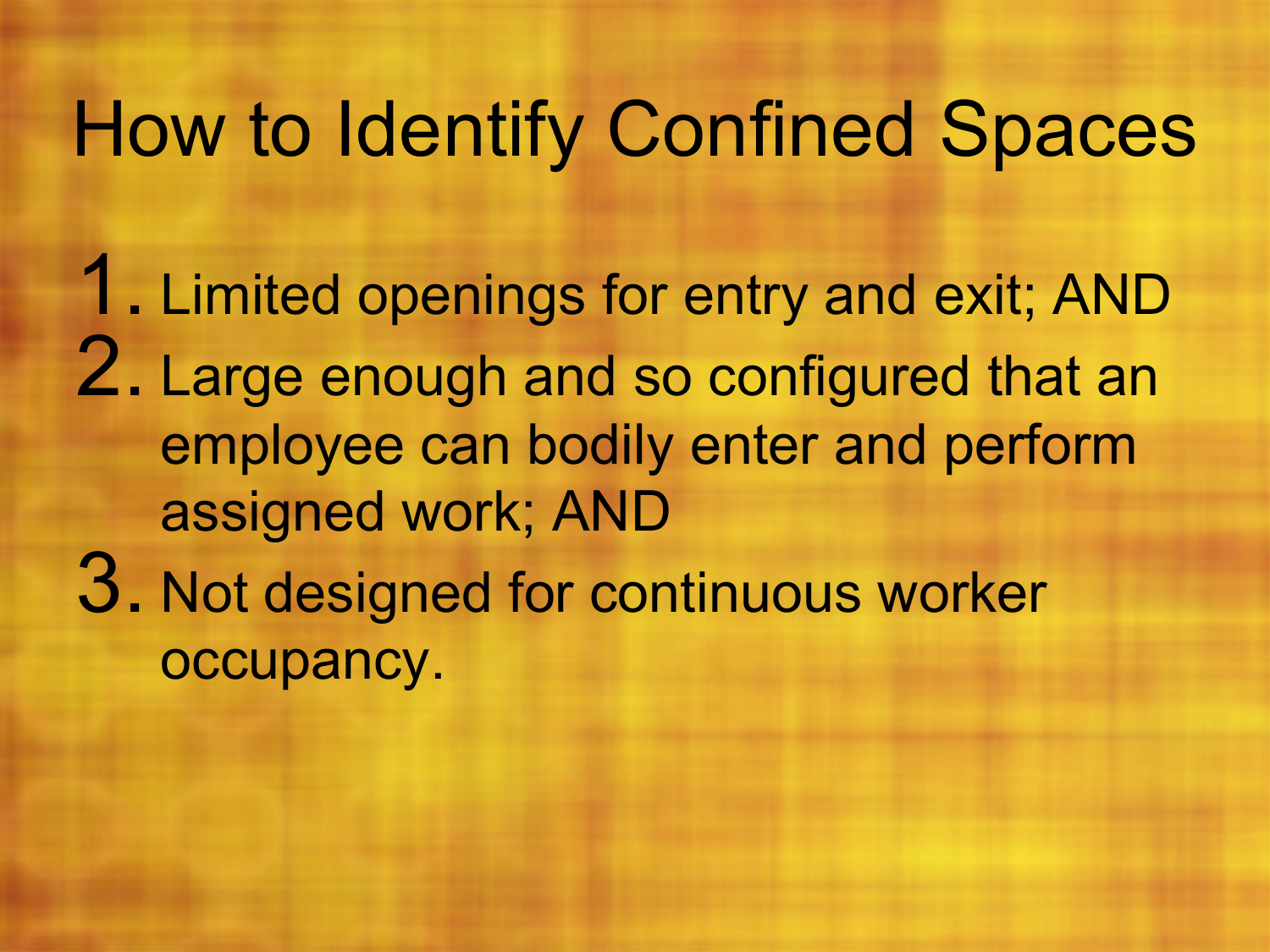# 1. Limited Openings for Entry/Exit

- Openings as small as 18 inches in diameter.
- Difficult to enter with SCBA or other lifesaving equipment.
- Difficult to remove downed worker in folded up or bent over position.
- Exit from large openings may be difficult due to presence of ladders, hoists, etc.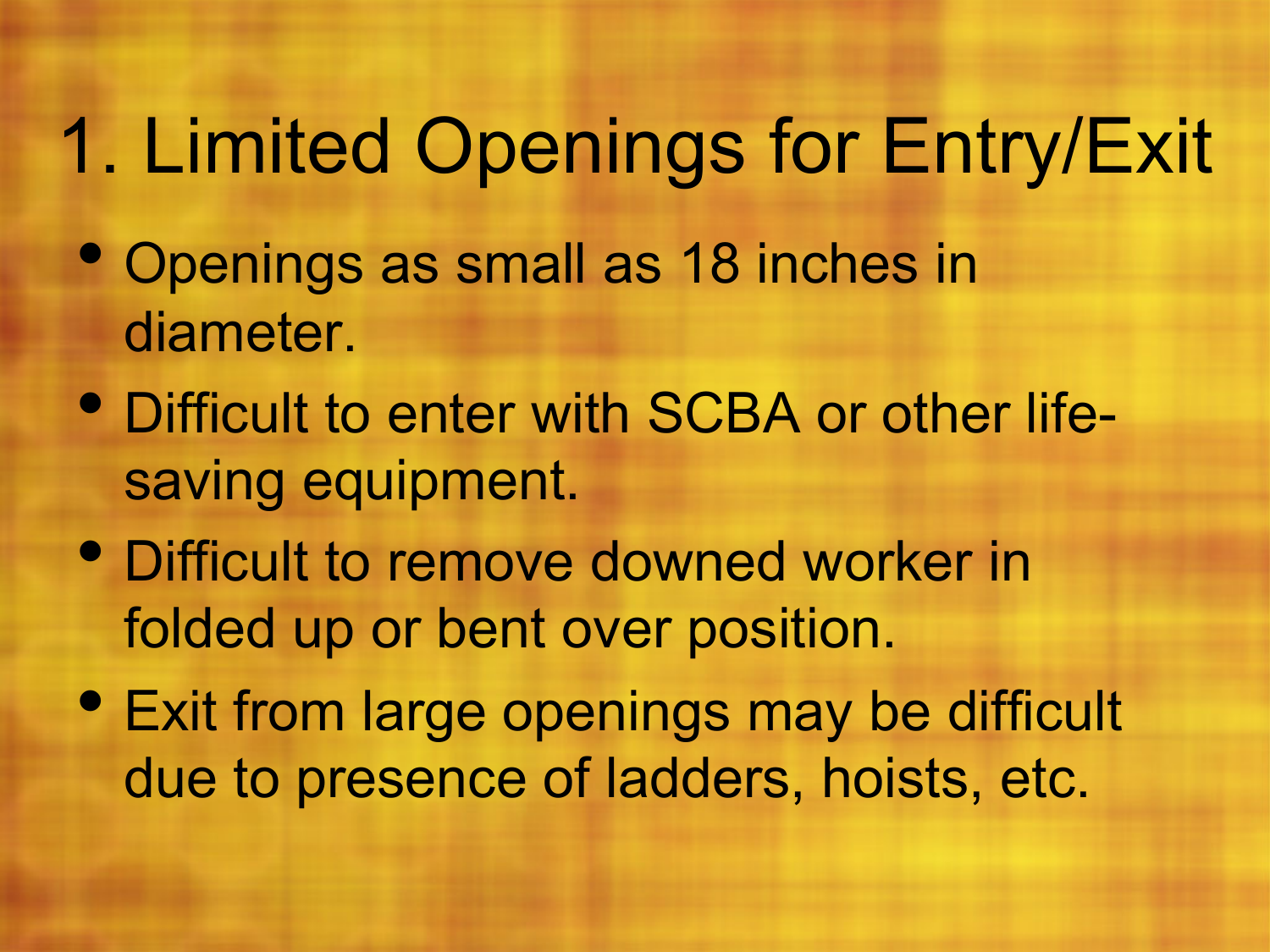#### 2. Large Enough to Enter & Perform Work

• If any part of the human body passes a plane of the equipment or space, it is considered an entry.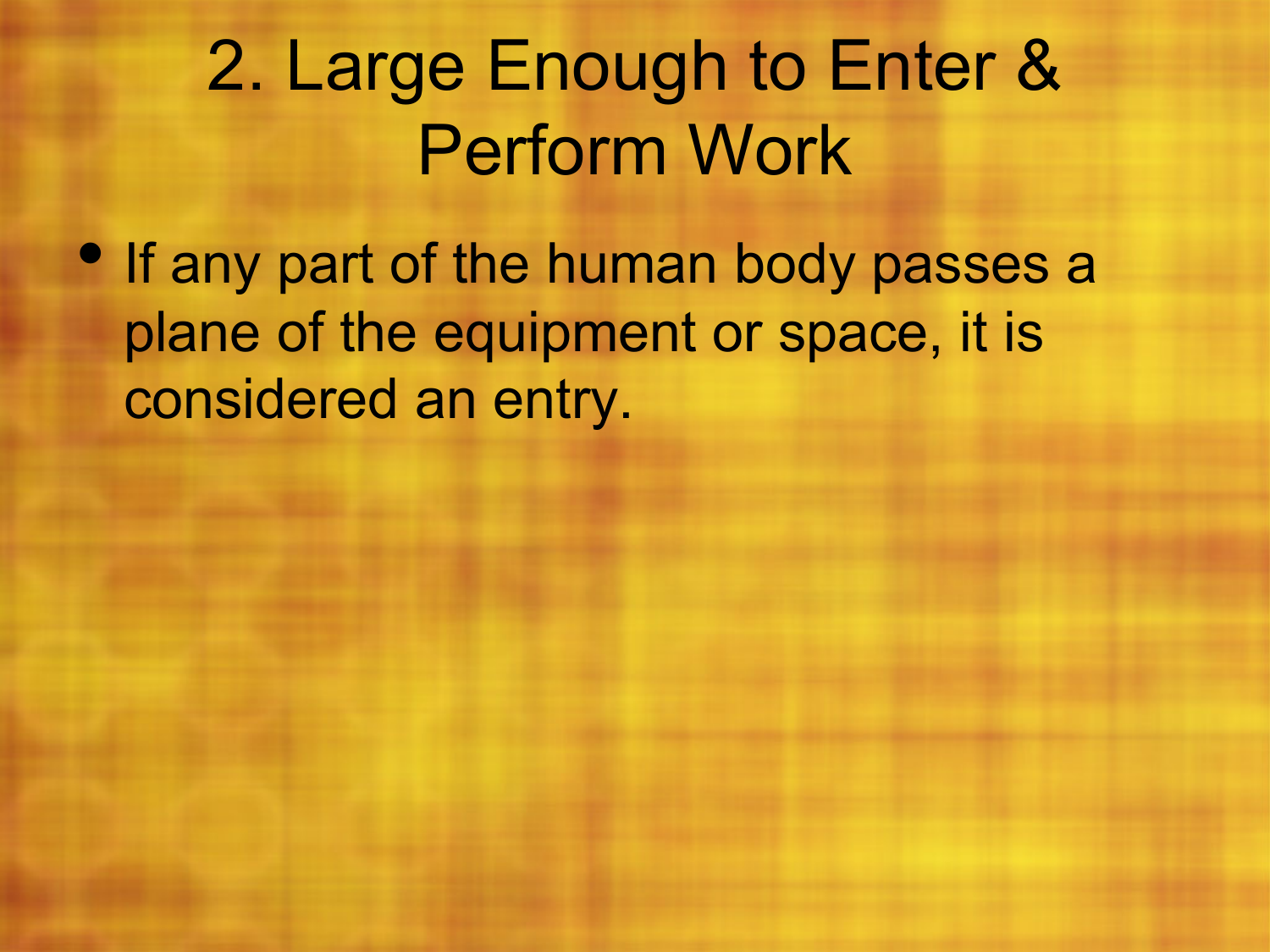#### 3. Not Designed for Continuous Worker Occupancy

- Most confined spaces are not designed to enter and work in on a regular basis.
- Designed to store a product.
- Enclose materials or processes.
- Transport products or substances.
- Occasional worker entry for inspection, repair, cleanup, maintenance, etc.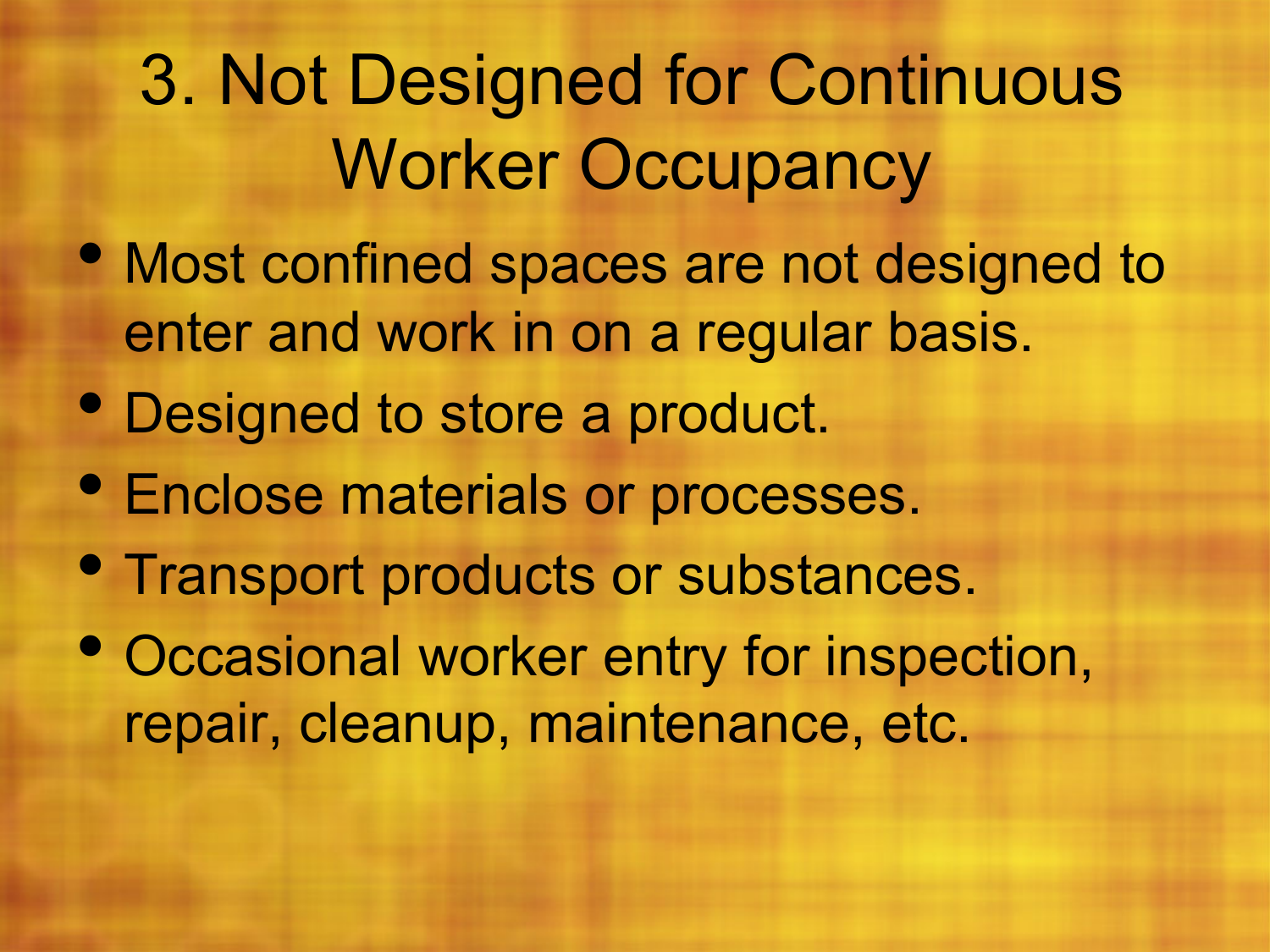#### Dangerous Combinations

- Presence of all three confined space characteristics can complicate the situation.
- Working in and around the space.
- Rescue operations during emergencies.
- Worsened conditions due to work activities:
	- Welding and cutting, use of bonding agents
	- Cleaning with solvents, use of other chemicals
	- Use of gas-powered equipment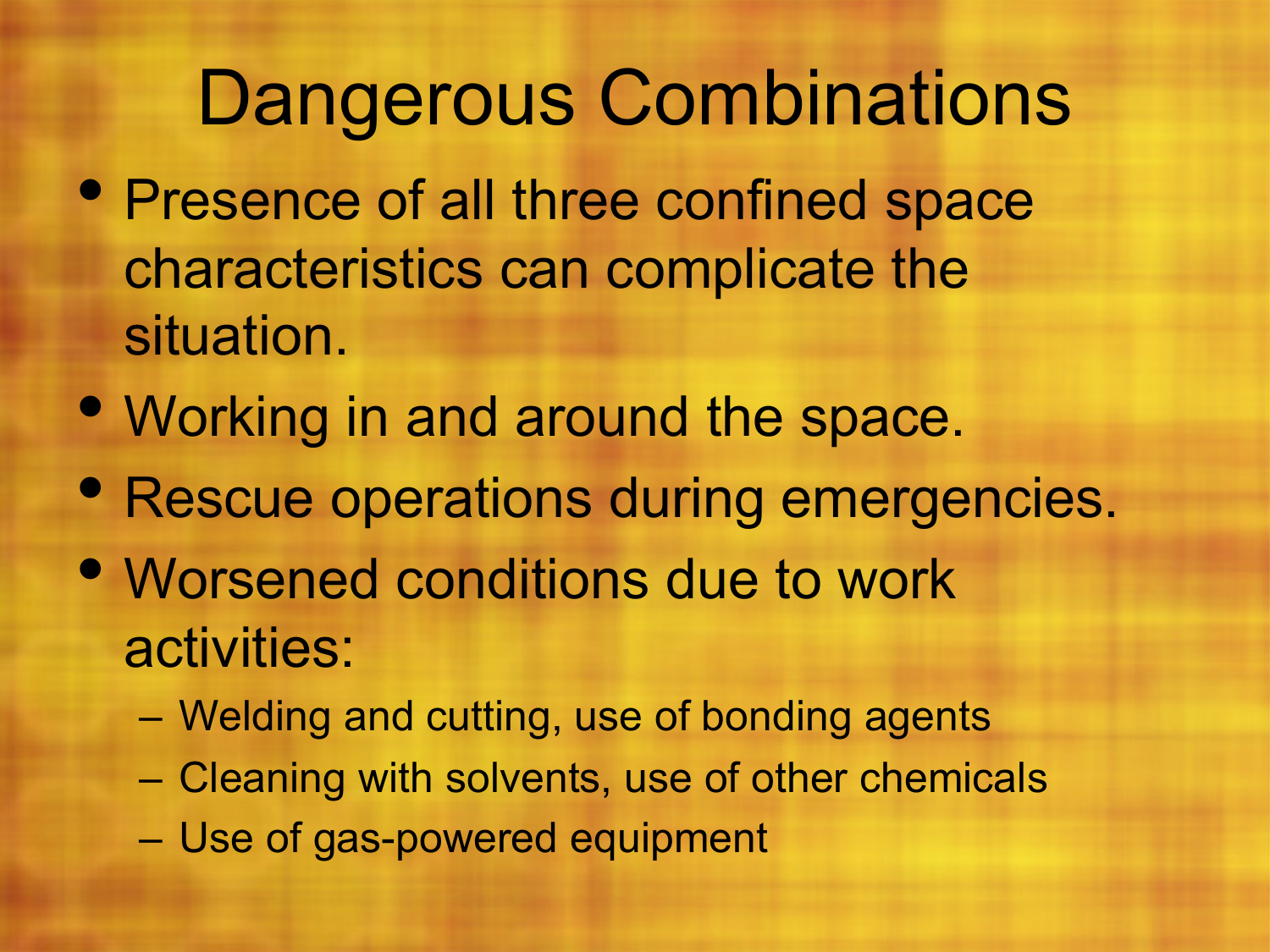## Typical Confined Spaces

- Boiler, Degreaser, Furnace
- Pipeline, Pit, Pumping Station
- **Reaction or Process Vessel, Mills**
- Septic Tank, Sewage Digestor
- Silo, Storage Tank, Barges
- Sewer, Utility Vault, Manhole
- Trenches, Shafts, Caissons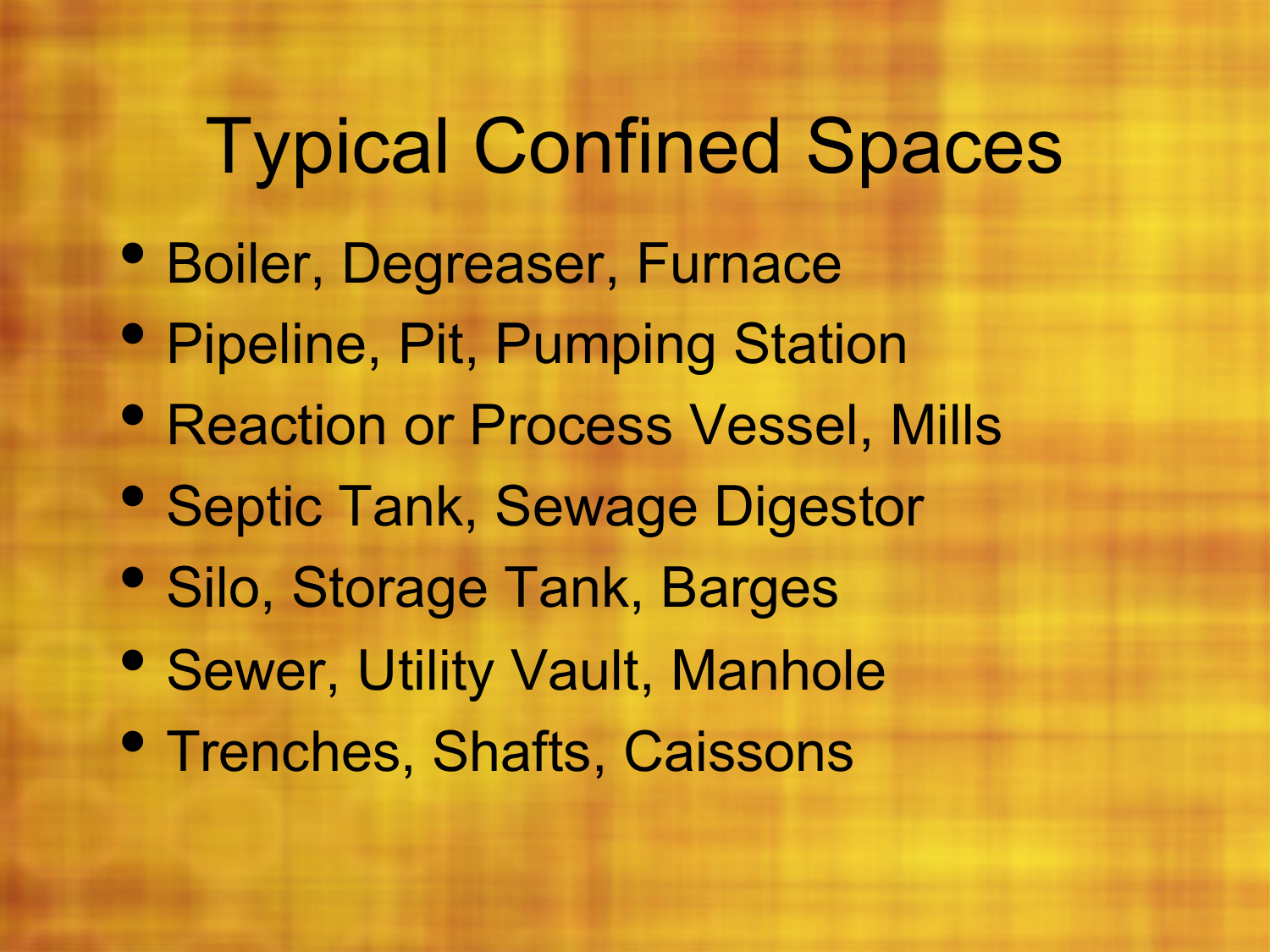#### Categorizing Work Space

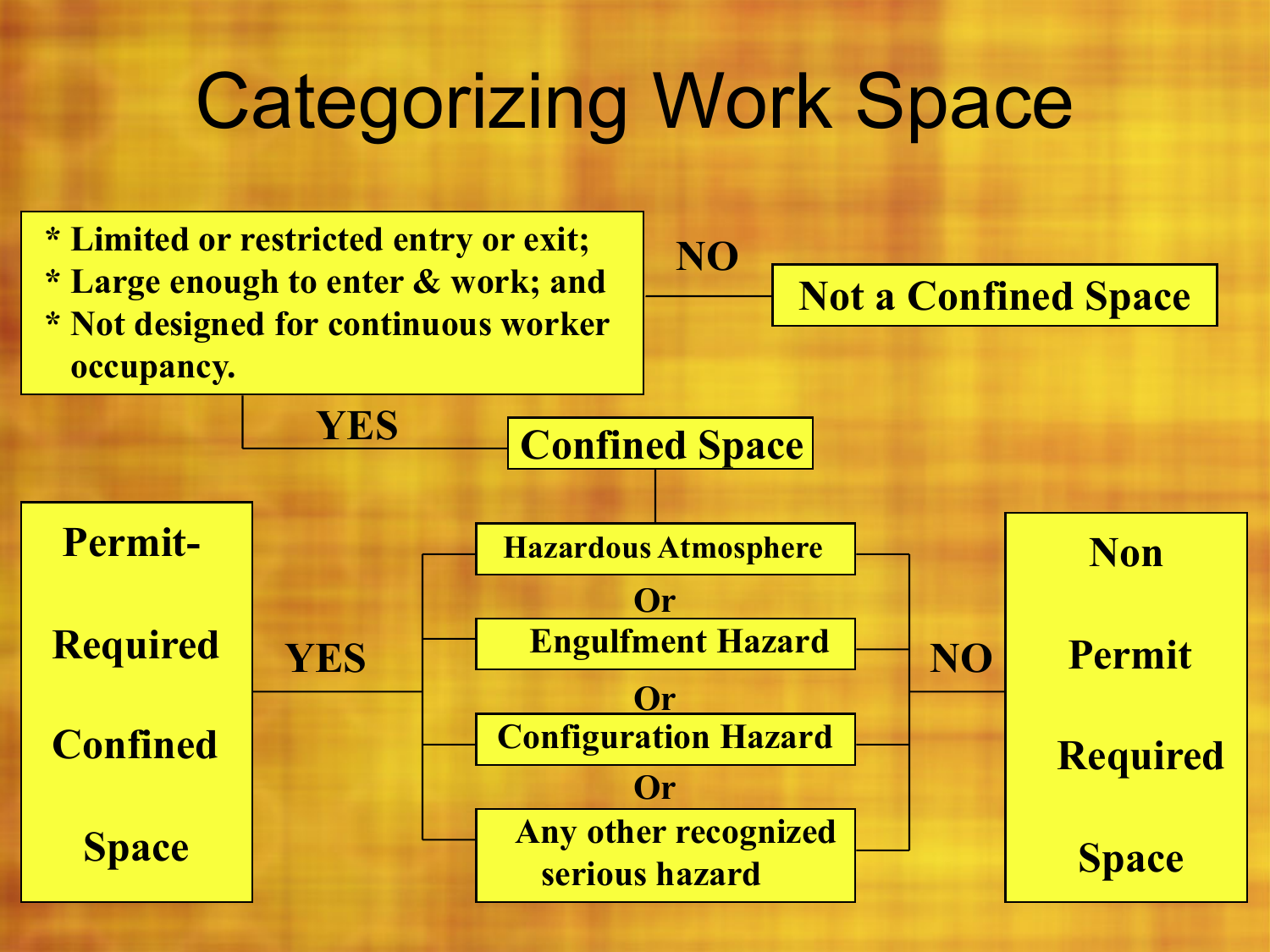### Hazards of Confined Spaces

- Oxygen Deficient Atmospheres
- Oxygen Enriched Atmospheres
- Flammable Atmospheres
- Toxic Atmospheres
- Temperature Extremes
- Engulfment Hazards
- Noise, Slick/Wet Surfaces, Falling Objects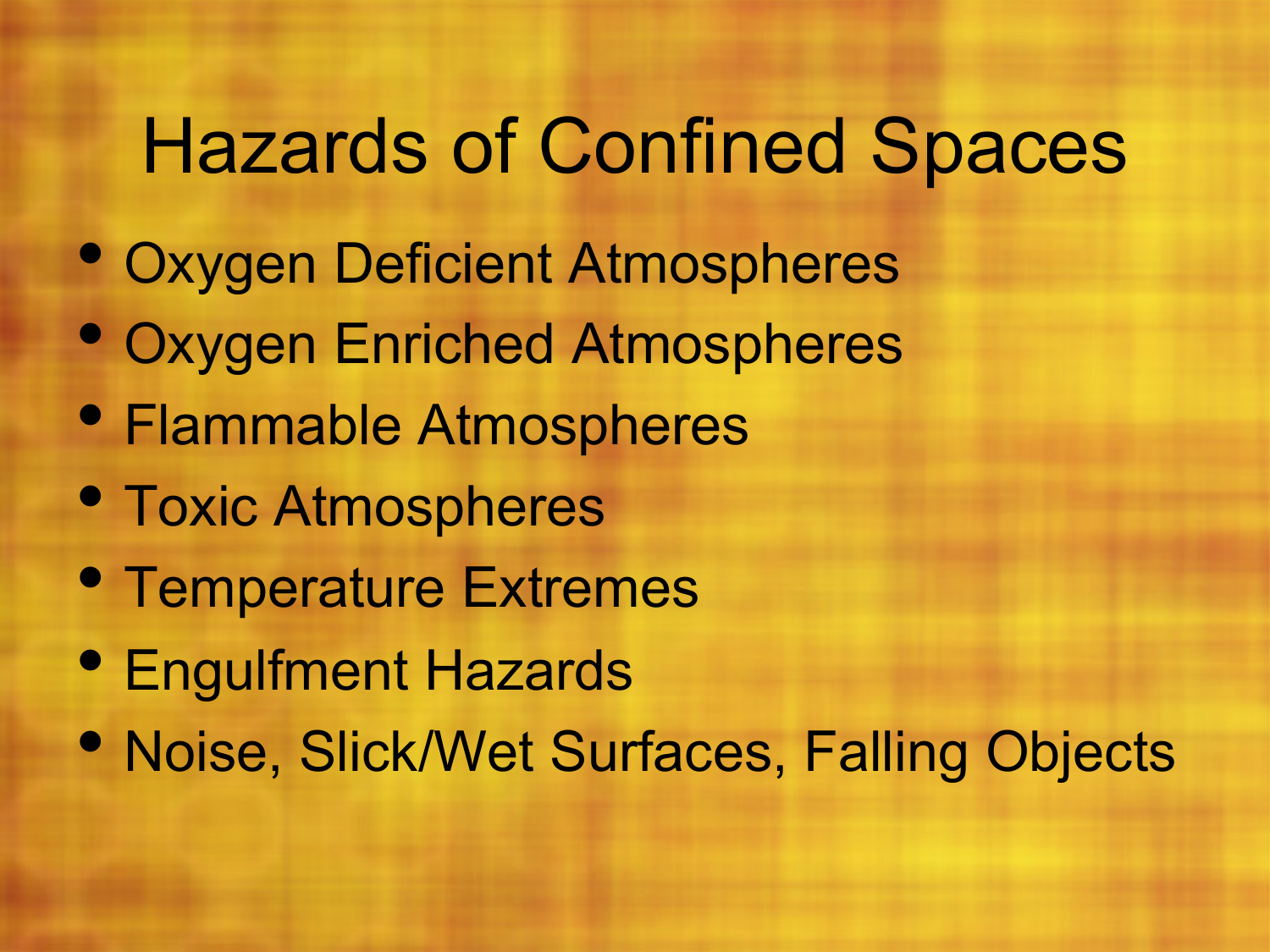#### Oxygen Deficient Atmospheres

**19.5 % Minimum acceptable oxygen level.** 15 - 19% Decreased ability to work strenuously. Impaired coordination. Early symptoms. 12-14% Respiration increases. Poor judgment. 10-12% Respiration increases. Lips turn blue. 8-10% Mental failure. Fainting. Nausea Unconsciousness. Vomiting. 6-8% 8 minutes - fatal, 6 minutes - 50% fatal. 4-5 minutes - possible recovery. 4-6% Coma in 40 seconds. Death.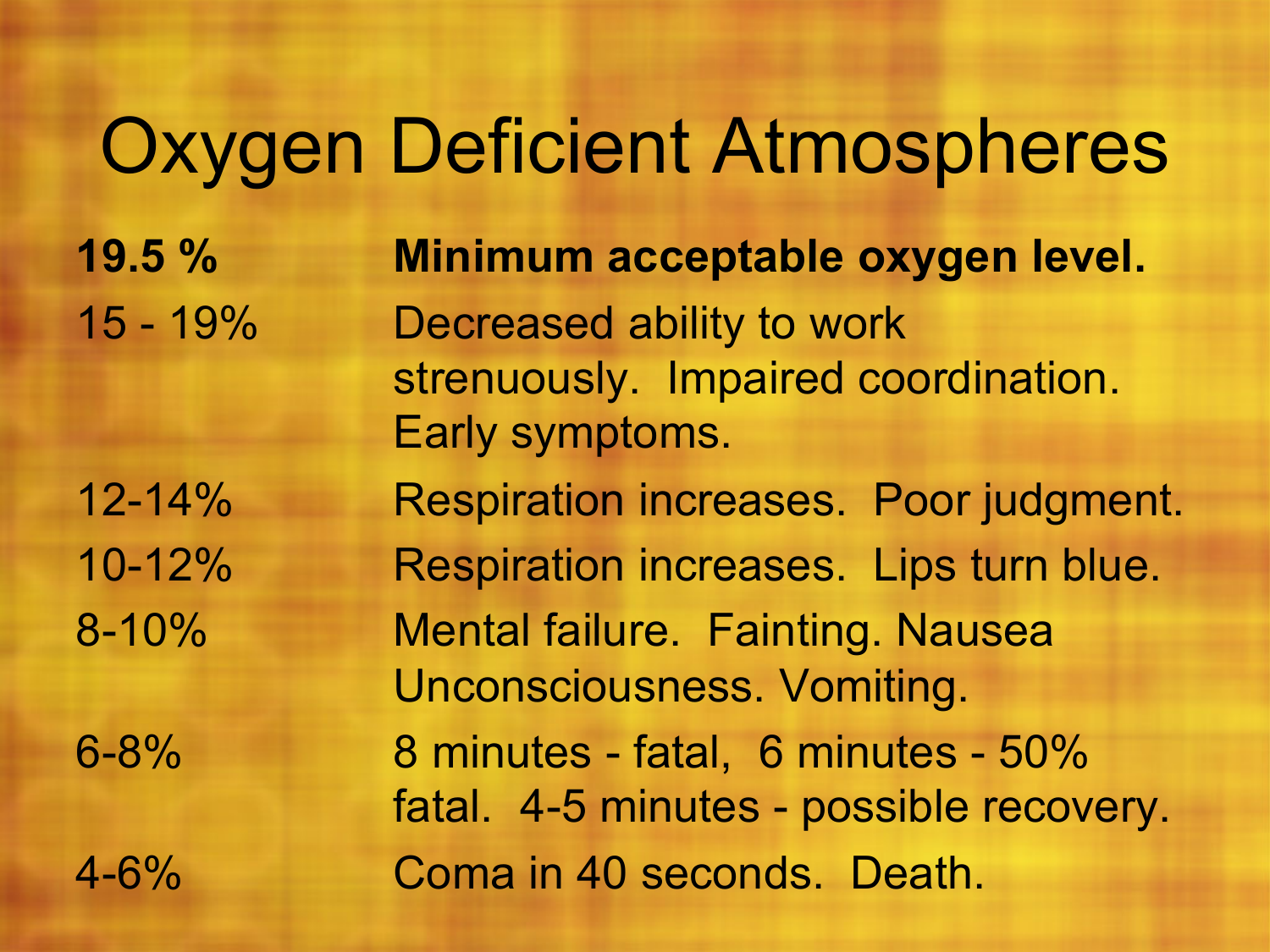# Oxygen Enriched Atmospheres

- Oxygen level above 23.5%.
- Causes flammable and combustible materials to burn violently when ignited.
- Hair, clothing, materials, etc.
- Oil soaked clothing and materials.
- Never use pure oxygen to ventilate.
- Never store or place compressed tanks in a confined space.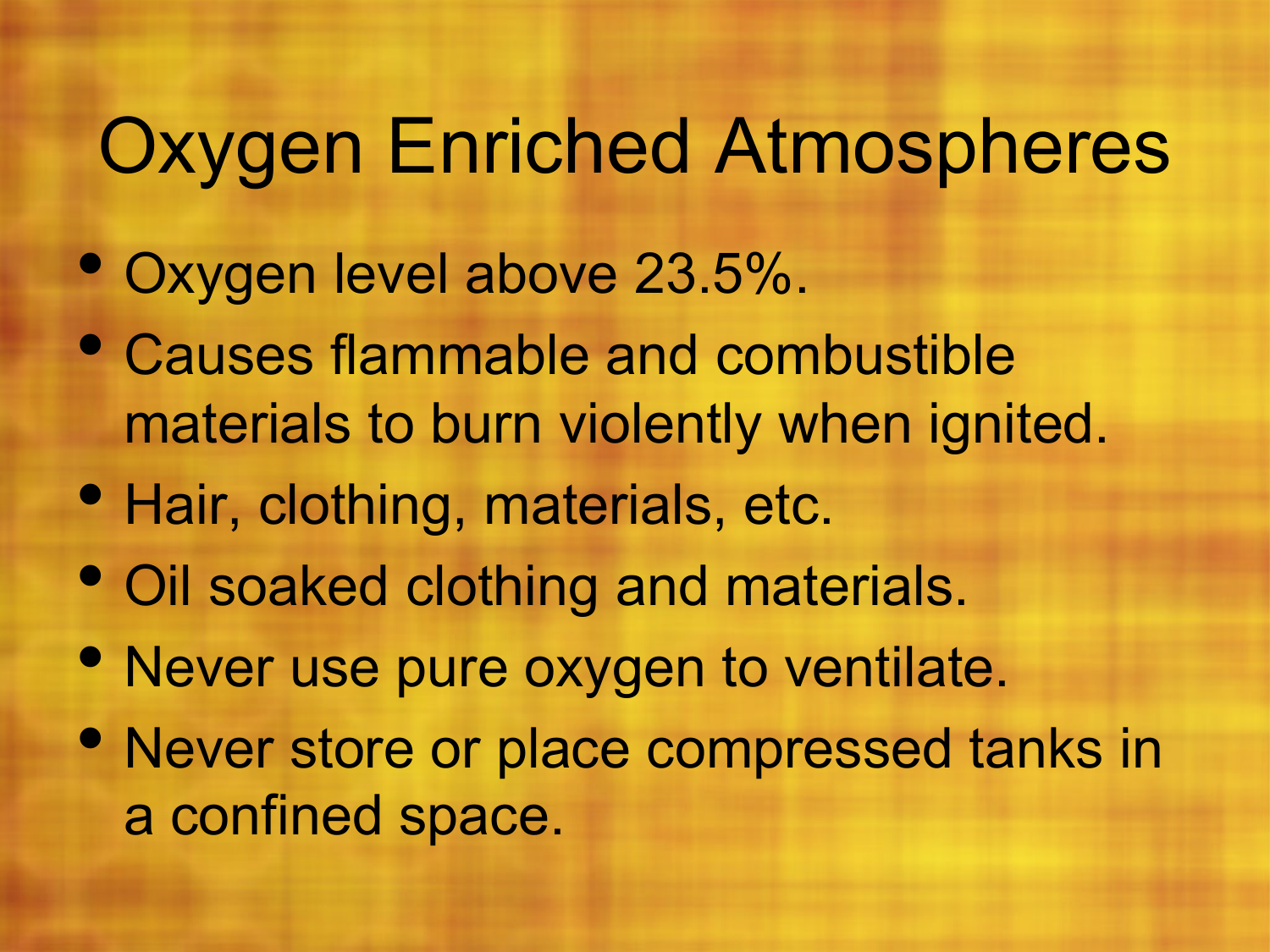#### Flammable Atmospheres

- Critical Factors:
	- Oxygen content in the air
	- Presence of a flammable gas or vapor
	- Presence of dust (visibility of 5' or less)
- Proper air/gas mixture can lead to explosion
- Typical Ignition Sources:
	- Sparking or electric tool
	- Welding / cutting operations
	- Smoking

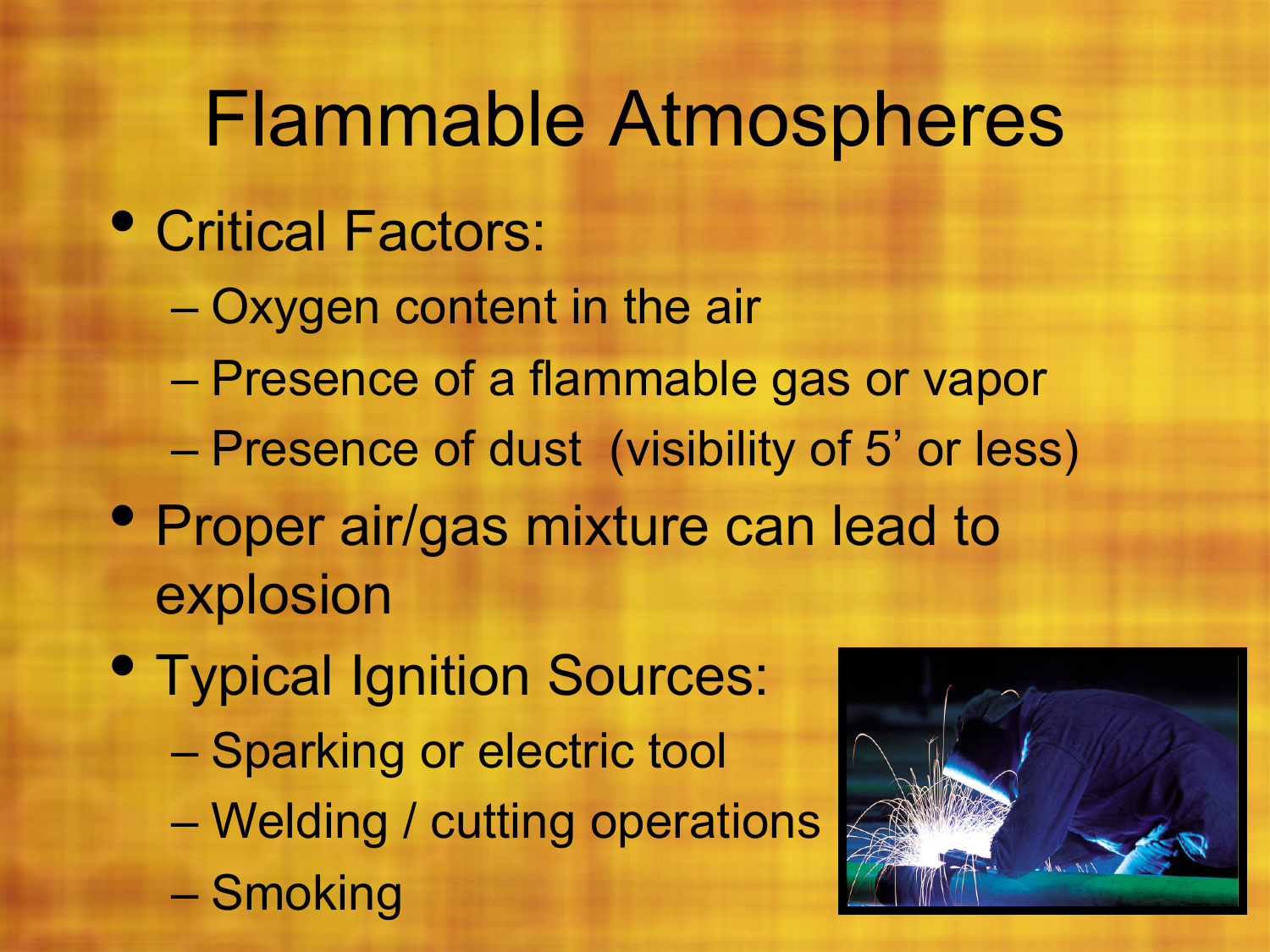#### Toxic Atmospheres

#### • Product stored in a confined space:

- Gases released when cleaning.
- Materials absorbed into walls of confined space.
- Decomposition of materials in the confined space.
- Work performed in a confined space:
	- Welding, cutting, brazing, soldering.
	- Painting, scraping, sanding, degreasing.
	- Sealing, bonding, melting.
- Areas adjacent to a confined space.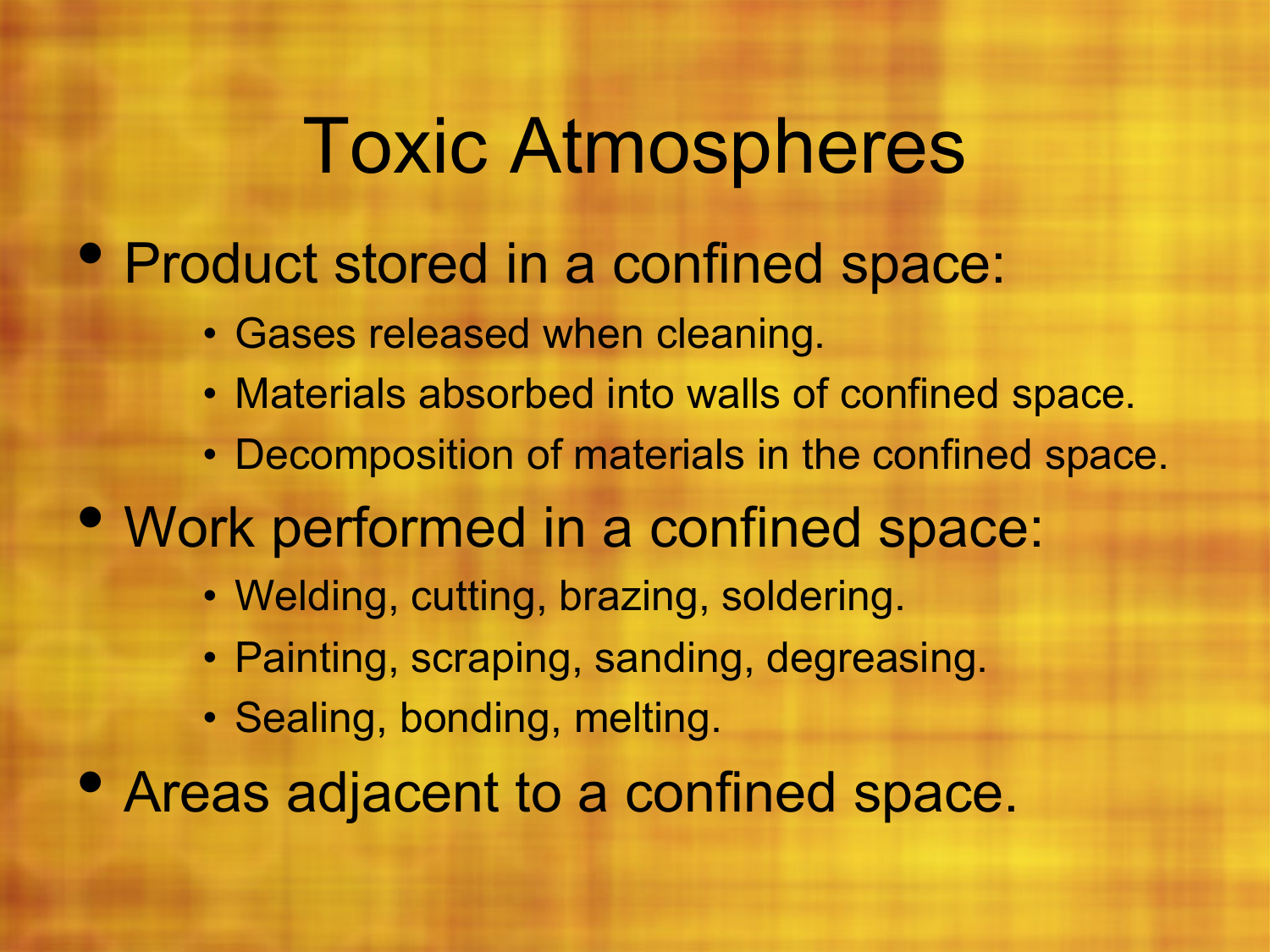#### Hydrogen Sulfide

- Decomposition of materials. Human waste.
- Rotten egg odor at low concentrations.
- Possibly no warning at high concentrations.

#### PPM Effect Time

- 10 ppm Permissible Exposure Level 8 Hours 50 - 100 Mild Irritation - eyes, throat 1 Hour
	-
- 200 300 Significant Irritation 1 Hour
- 500 -700 Unconsciousness, Death 1/2 1 Hour
- >1000 Unconsciousness, Death Minutes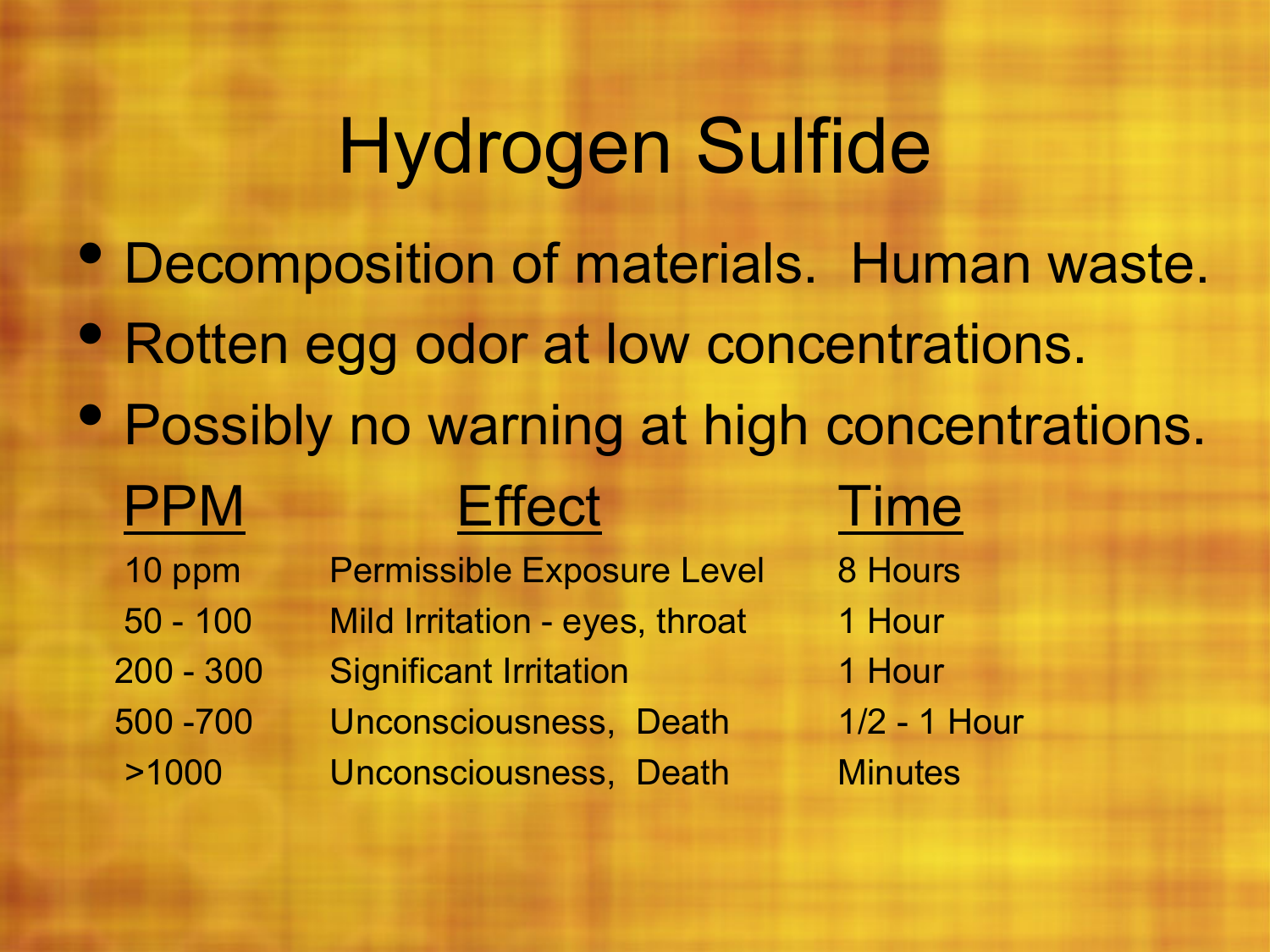#### Carbon Monoxide

- Odorless, colorless gas.
- Combustion by-product.
- Quickly collapse at high concentrations.

| <b>PPM</b> | <b>Effect</b>                     | <b>Time</b>        |
|------------|-----------------------------------|--------------------|
| 50         | <b>Permissible Exposure Level</b> | 8 Hours            |
| 200        | Slight headache, discomfort       | 3 Hours            |
| 600        | Headache, discomfort              | 1 Hour             |
| 1000-2000  | Confusion, nausea, headache       | 2 Hours            |
| 1000-2000  | <b>Tendency to stagger</b>        | <b>1 1/2 Hours</b> |
| 1000-2000  | <b>Slight heart palpitation</b>   | 30 Min.            |
| 2000-2500  | <b>Unconsciousness</b>            | 30 Min.            |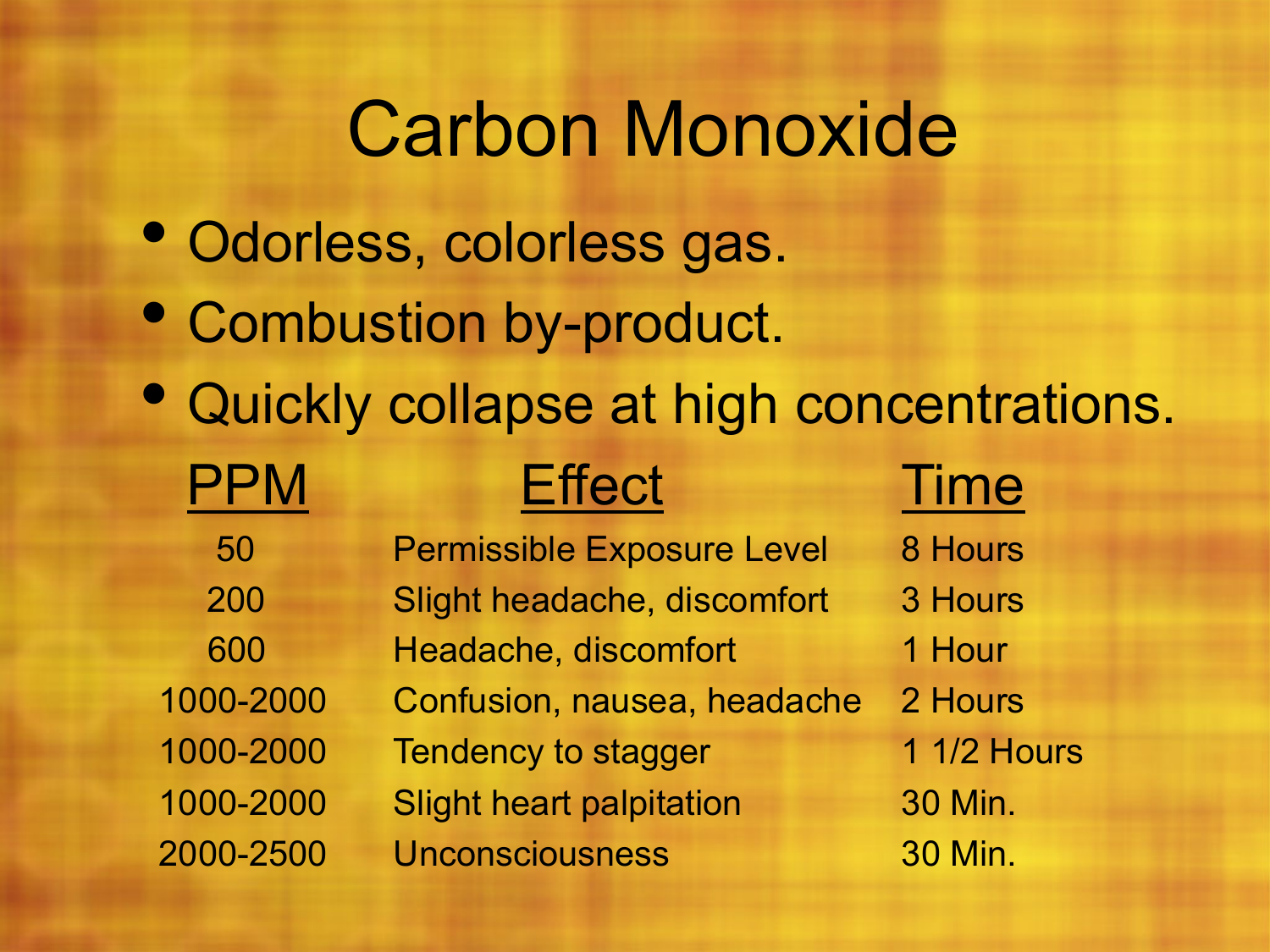#### Confined Space Entry - Hazards

Manholes often remain covered for long periods of time. Naturally occurring toxins, such as hydrogen sulfide can accumulate inside of manholes.

Manholes may also accumulate highly flammable gases such as methane and ethane.

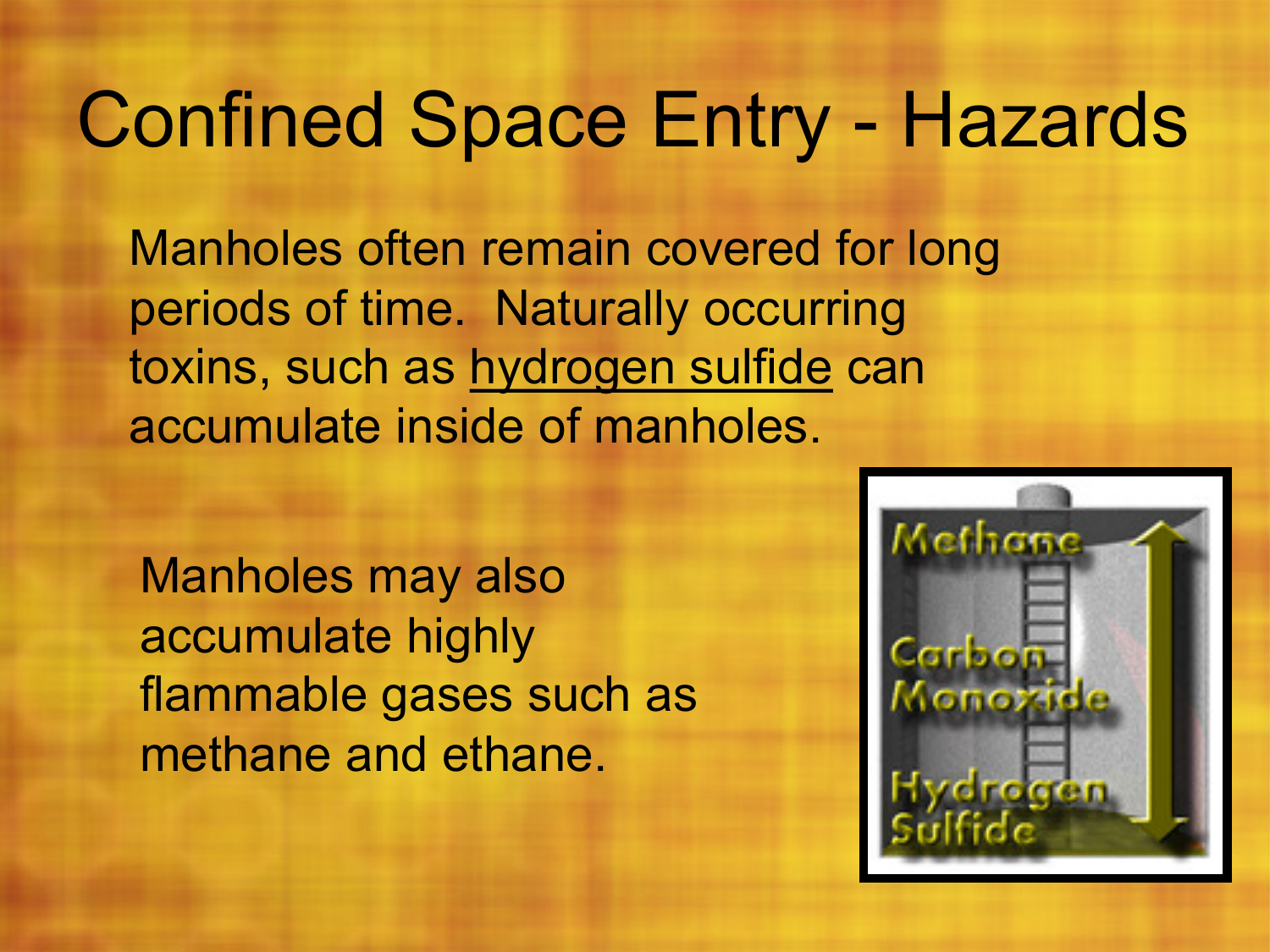## Testing The Atmosphere

- Verify presence of safe work atmosphere.
- Test all areas of a confined space. – Top, middle, bottom
- Methane is lighter than air.
- Carbon monoxide is the same as air.
- Hydrogen sulfide is heavier than air.
- Oxygen deficiency.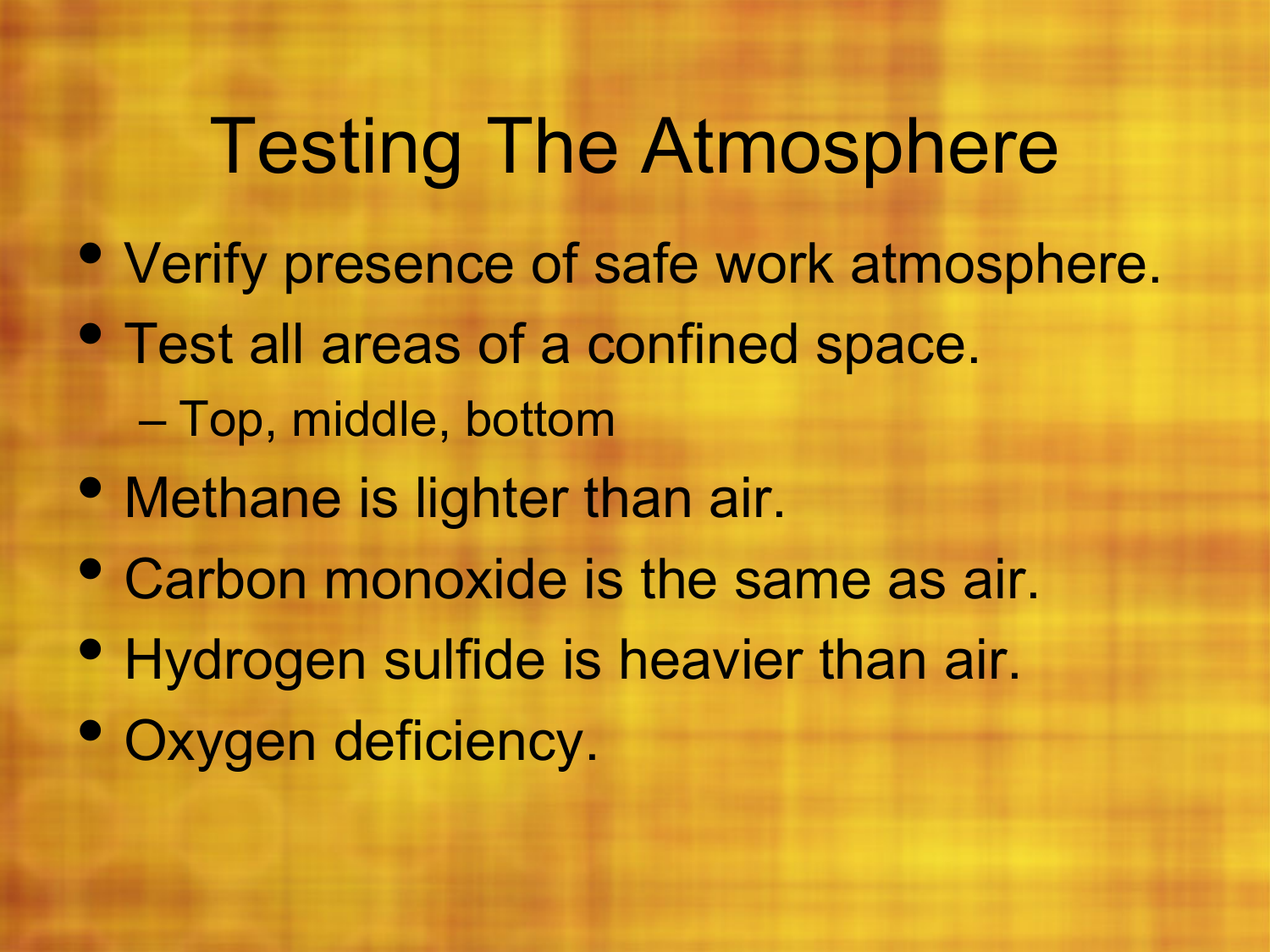#### Ventilation

- First option to correct problems.
- Must be aware of hazards you are trying to correct in the confined space.
- Place air intake in a safe location to draw fresh air only.
- Continuous ventilation whenever possible.
- Retest the confined space before entry.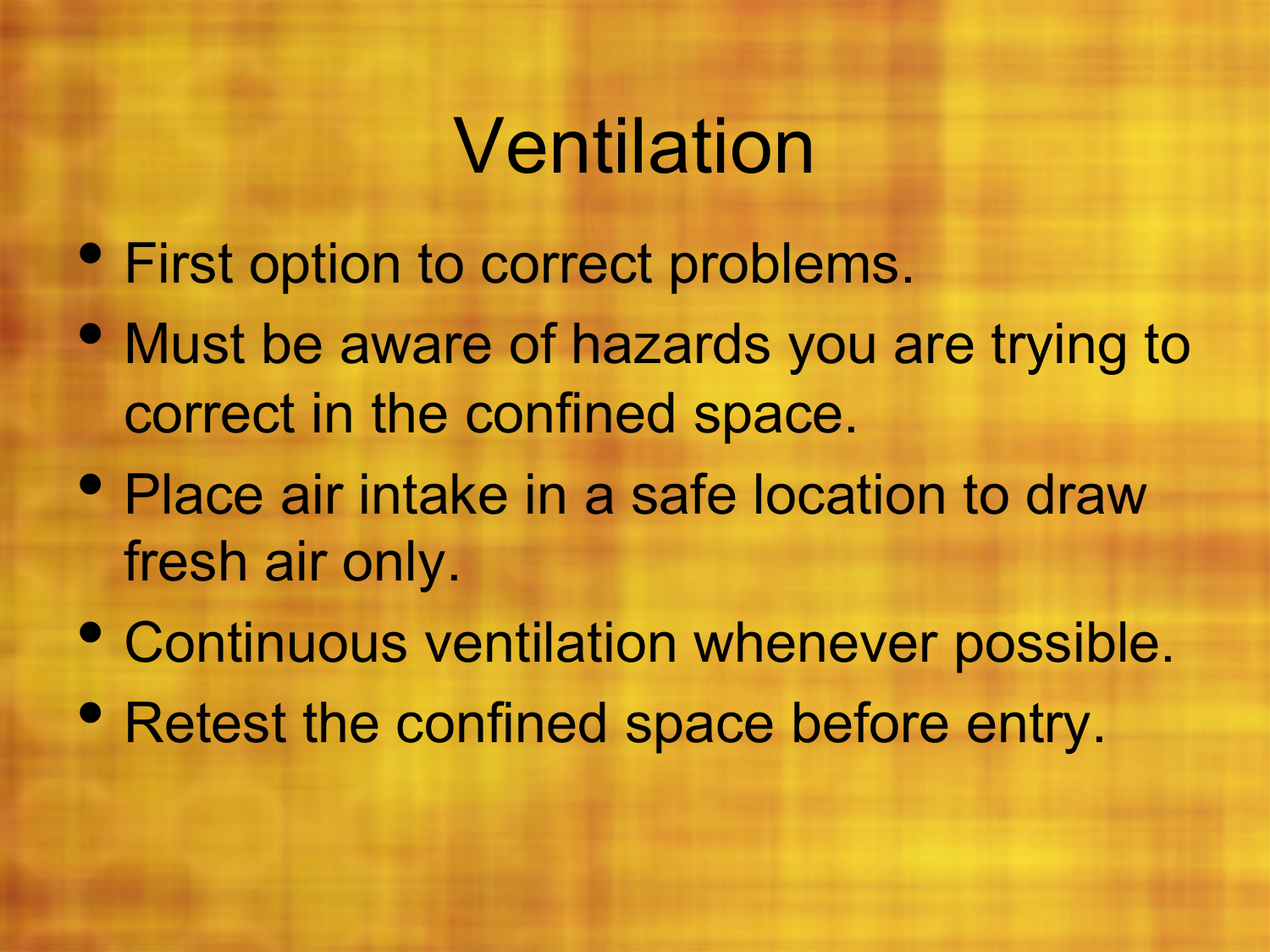#### Ventilation

If concentrations of materials are found to be at harmful levels, the confined space must be ventilated to remove them before entry.



Fresh outside air is blown into the space to dilute and remove contaminants, and supply oxygen.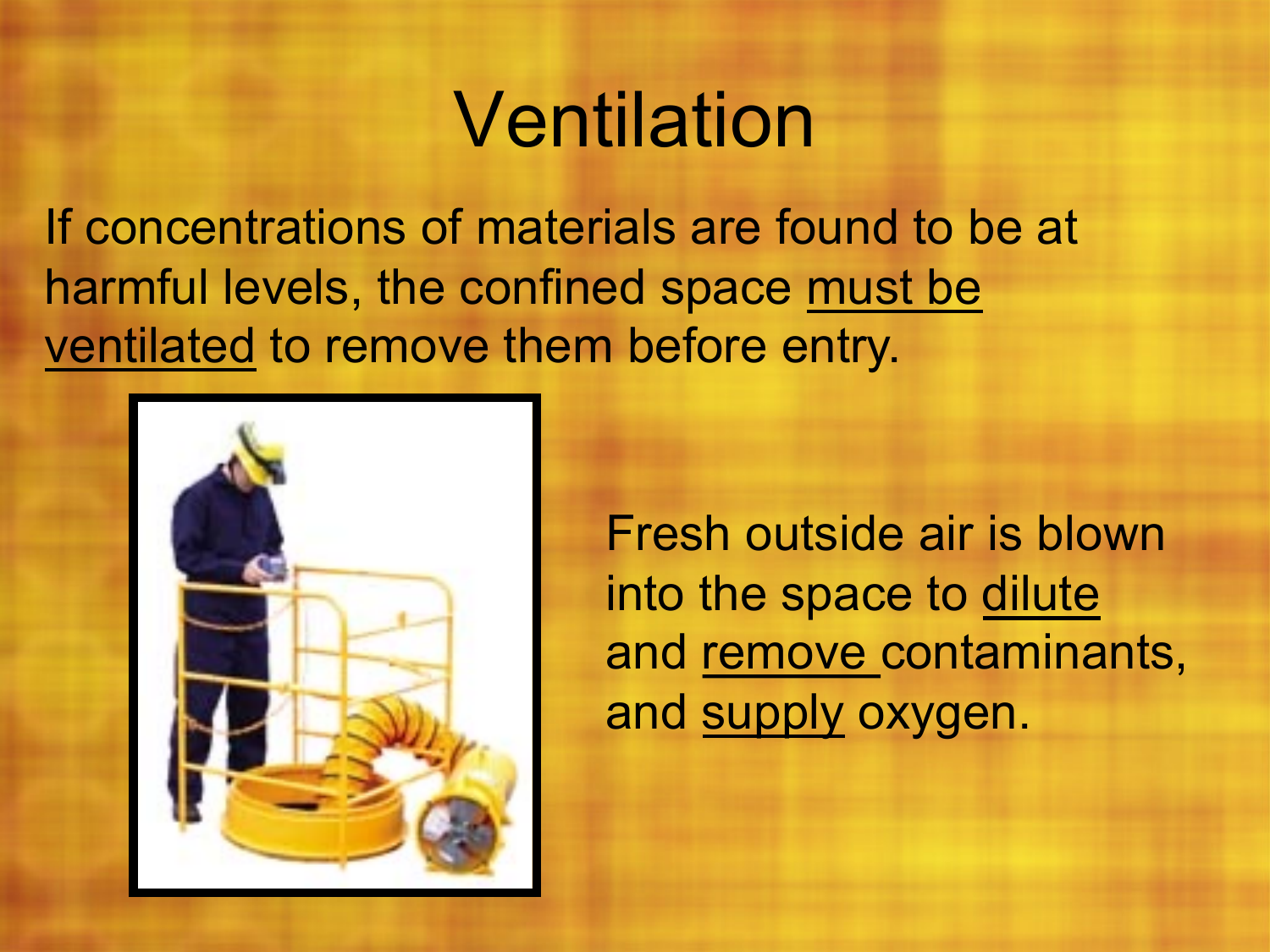#### Other Hazards

#### • Noise

- Amplified due to acoustics within the space.
- Damaged hearing, affect communication.

#### • Slick / Wet Surfaces

- Slips and falls.
- Increased chance of electric shock.
- Falling Objects
	- Topside openings expose workers inside confined space to falling objects.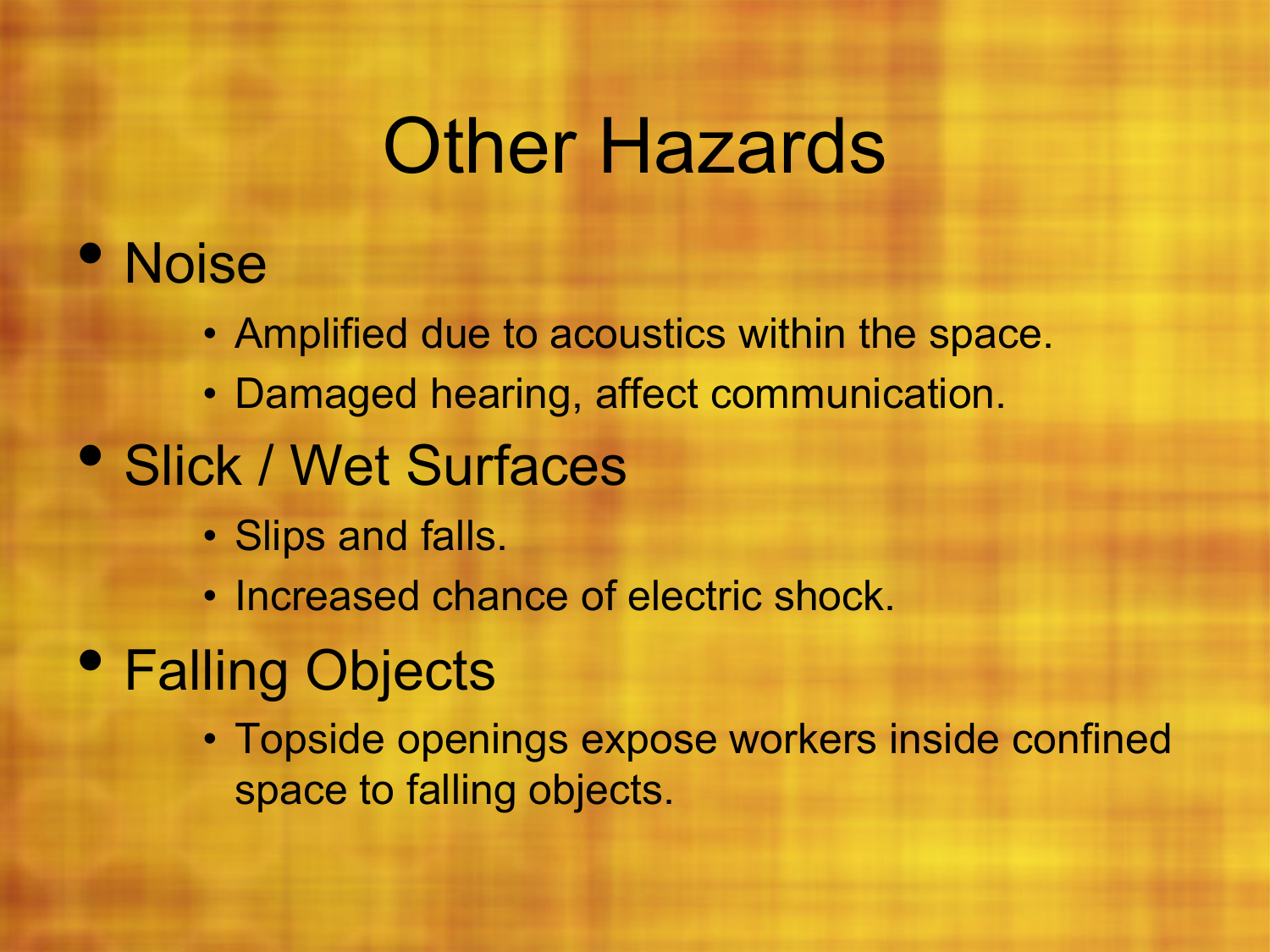#### Temperature Extremes

- Extremely hot or cold temperatures.
- Steam cleaning of confined spaces.
- Humidity factors.
- Extremely cold liquids.
- Work processes inside the confined space can increase temperature extremes.
- Personal protective equipment.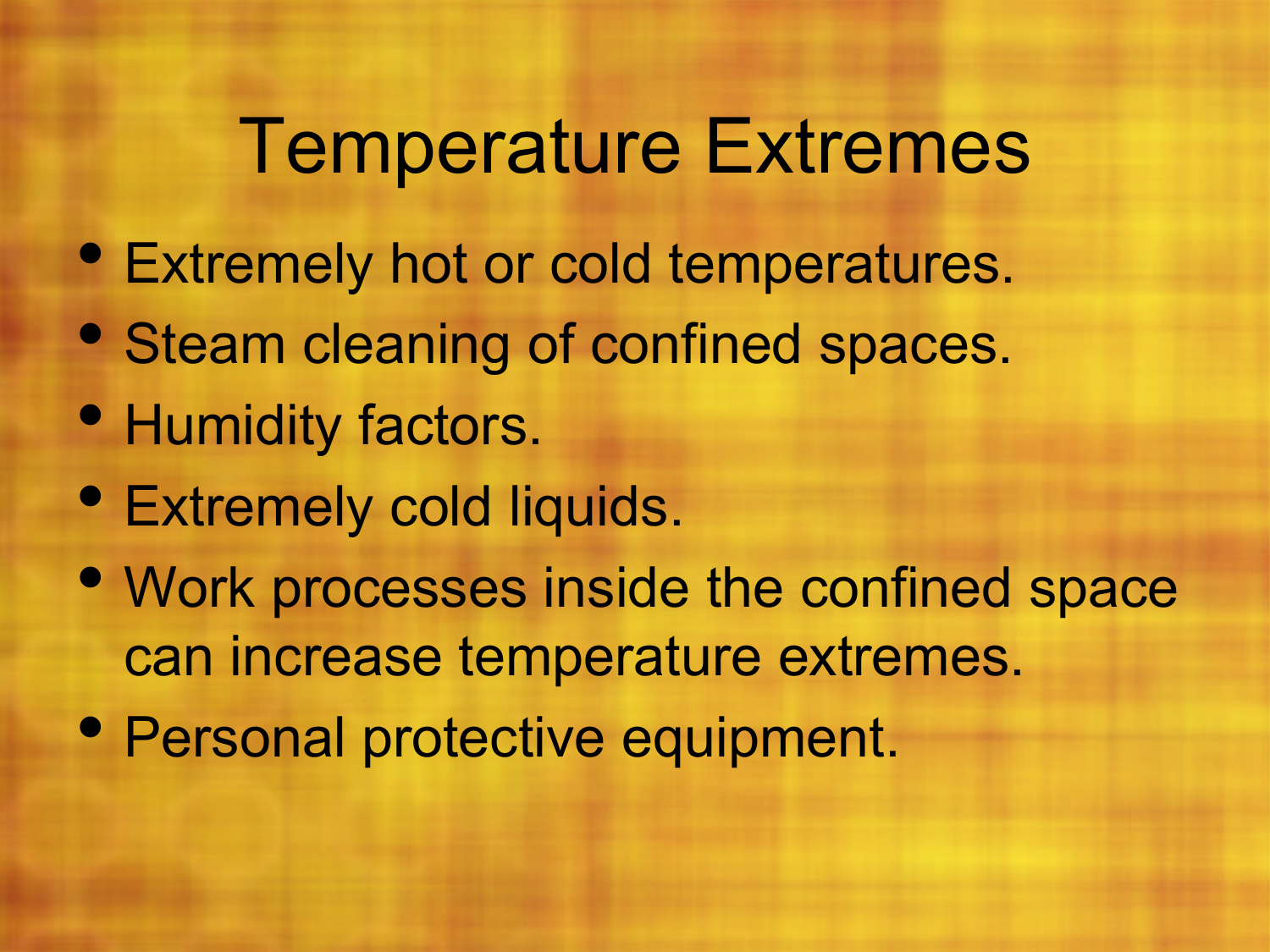#### Engulfment Hazards

- Loose, granular materials stored in bins and hoppers - grain, sand, coal, etc.
- Crusting and bridging below a worker.
- Flooding of confined space.
- Water or sewage flow.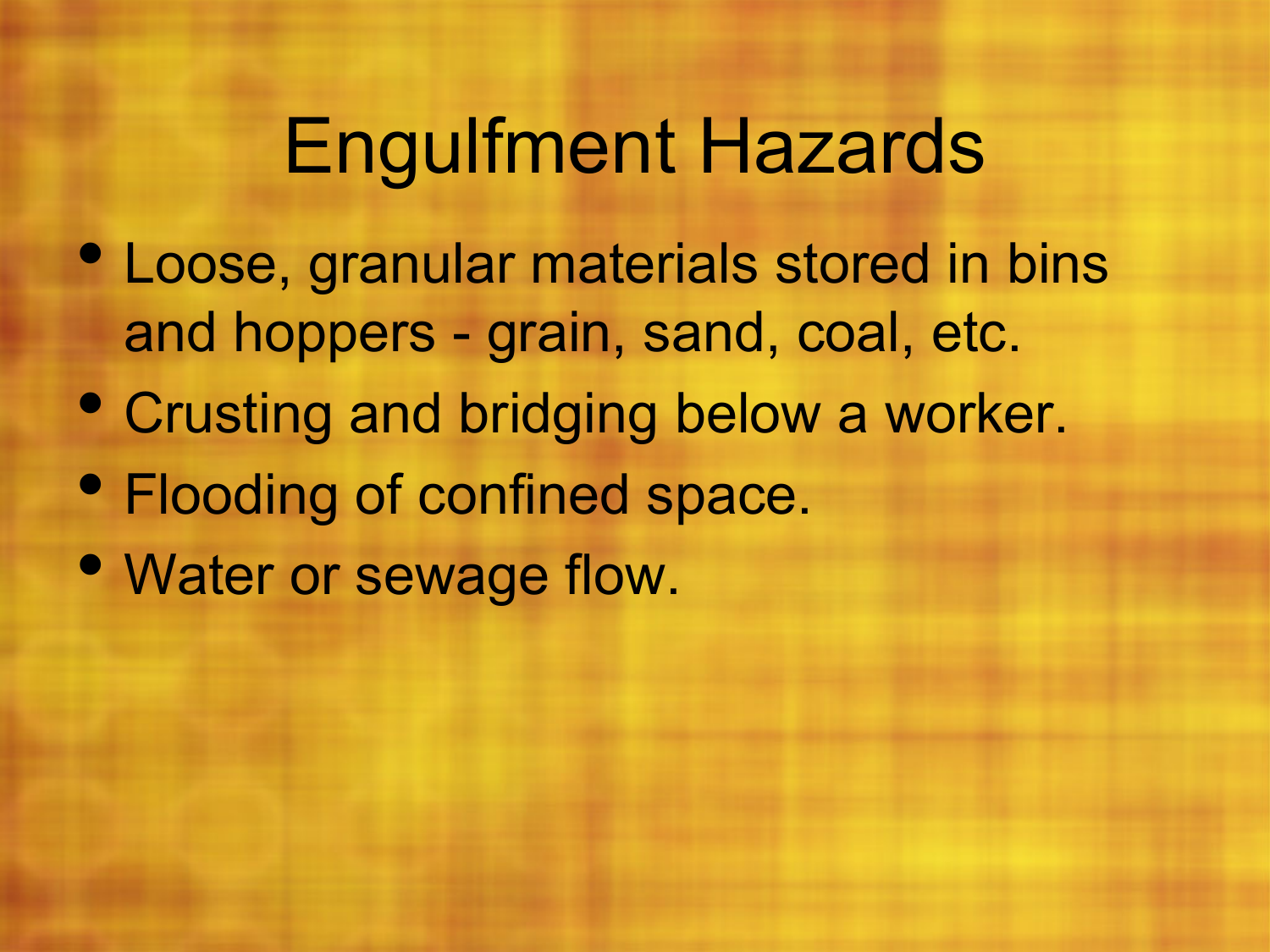## Isolation

- Locking and tagging out electrical sources.
- Blanking and bleeding pneumatic and hydraulic lines.
- Disconnecting mechanical drives and shafts.
- Securing mechanical parts.
- Blanking sewer and water flow.
- Locking and tagging out shutoff valves.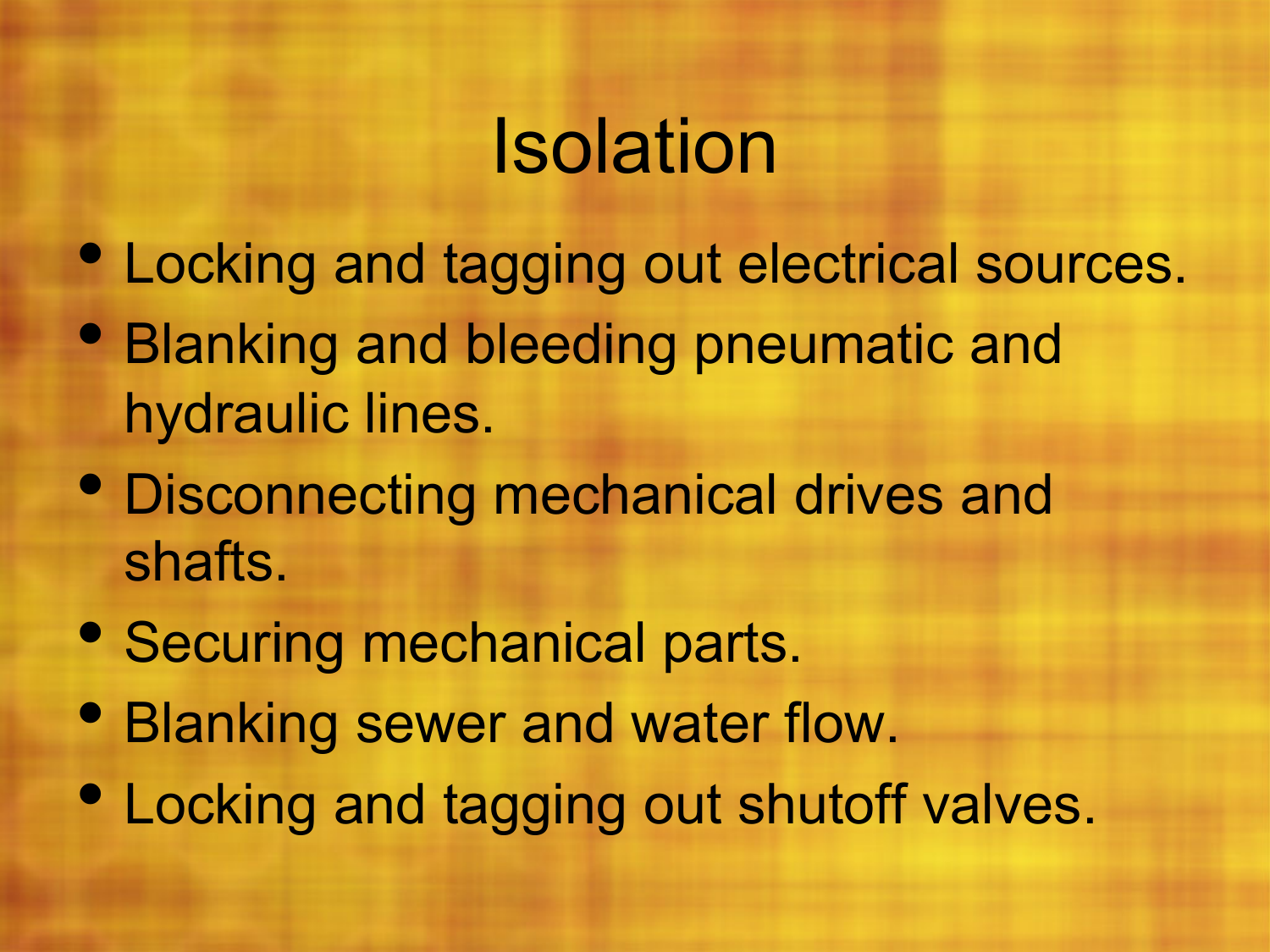#### **Respirators**

- Air-Purifying Respirators
	- Filter dangerous substances from the air.
	- Must know the type and amount of hazardous substance present in the confined space.
	- NEVER use with oxygen deficiency!
- Air-Supplying Respirators
	- Deliver a safe supply of breathing air from a tank or an uncontaminated area nearby.
	- Must be adequately monitored.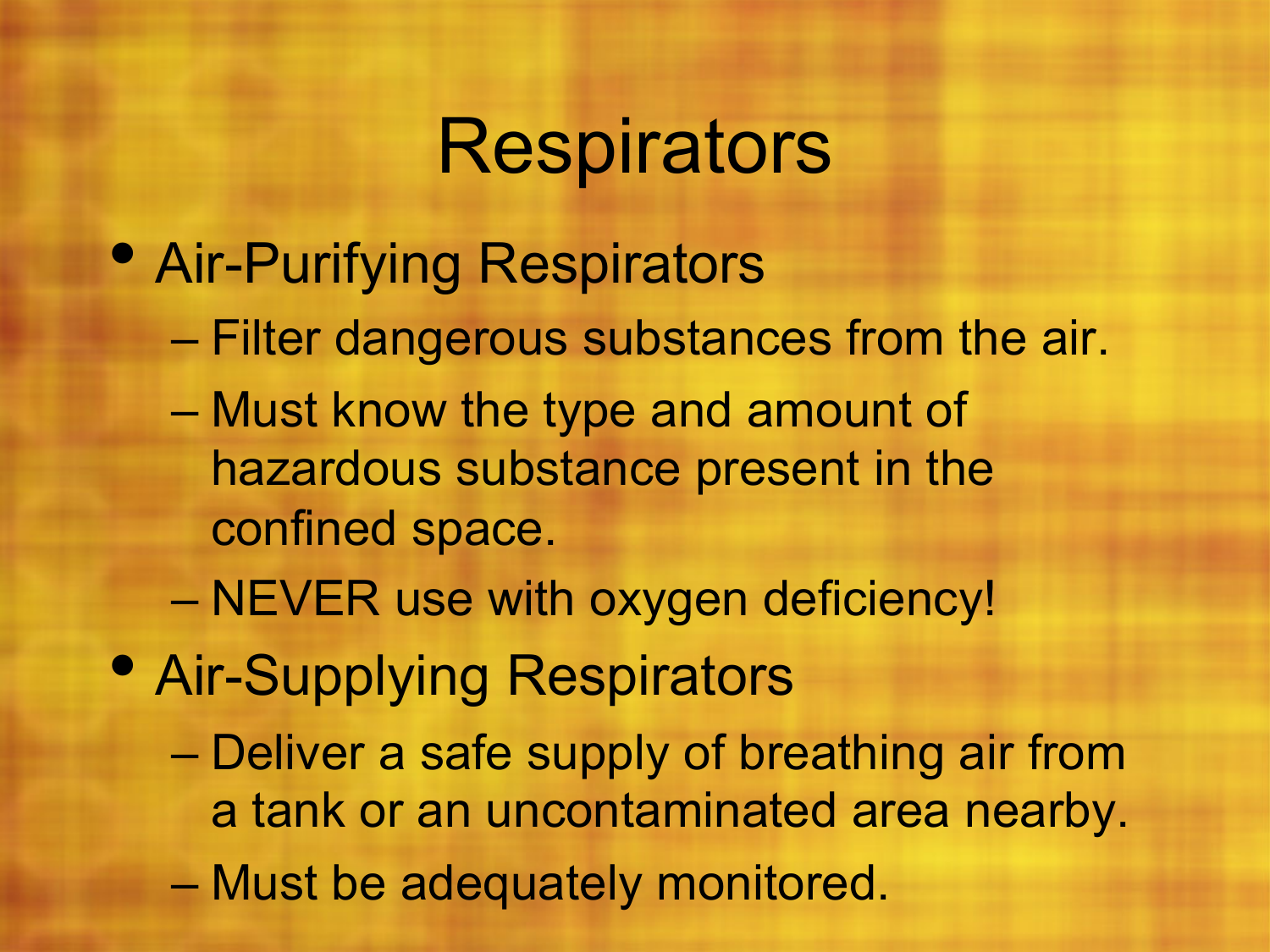## Permit Entry Systems

- Written permit signed by entry supervisor.
- Verifies pre-entry precautions have been taken and the space is safe to enter.
- Posted at entry to confined space.
- Specifies apparent hazards and corrective actions taken prior to entry.
- Requires termination of permit when task is completed or when new conditions exist.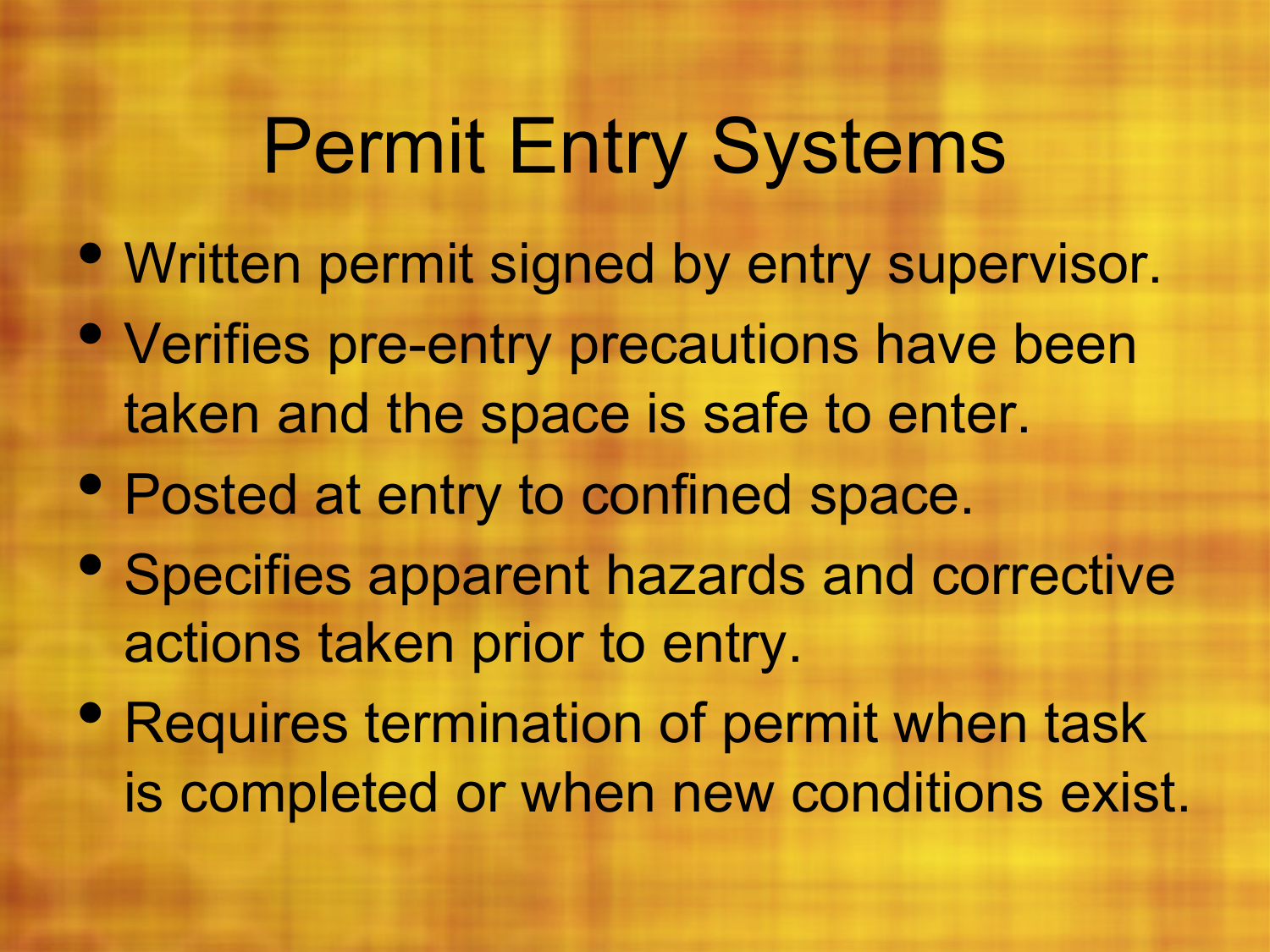# Entry Permit Requirements

- Date, location, and name of confined space.
- Purpose of entry and known hazards.
- Duration of entry permit time.
- Authorized entrants, attendants, supervisors.
- Air testing results signature of tester.
- Protective measures to be taken.
	- Ventilation, Isolation, Flushing
	- Lockout / Tagout, Purging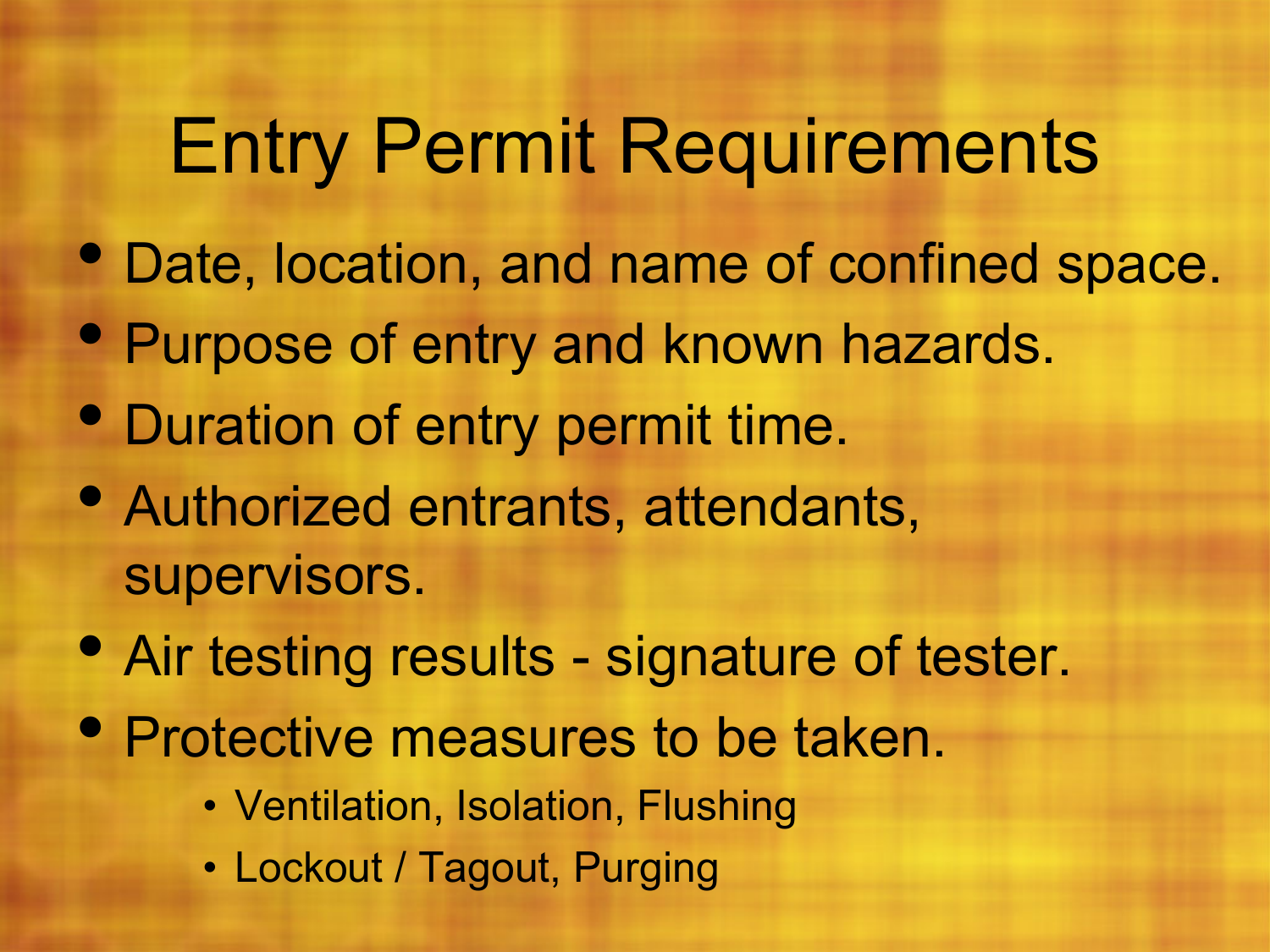# Entry Permit Requirements

- Name and phone numbers of rescue and emergency services.
- Communication procedures.
- Special equipment and procedures.
	- Personal protective equipment.
	- Alarm procedures.
	- Rescue equipment.
	- Respirators.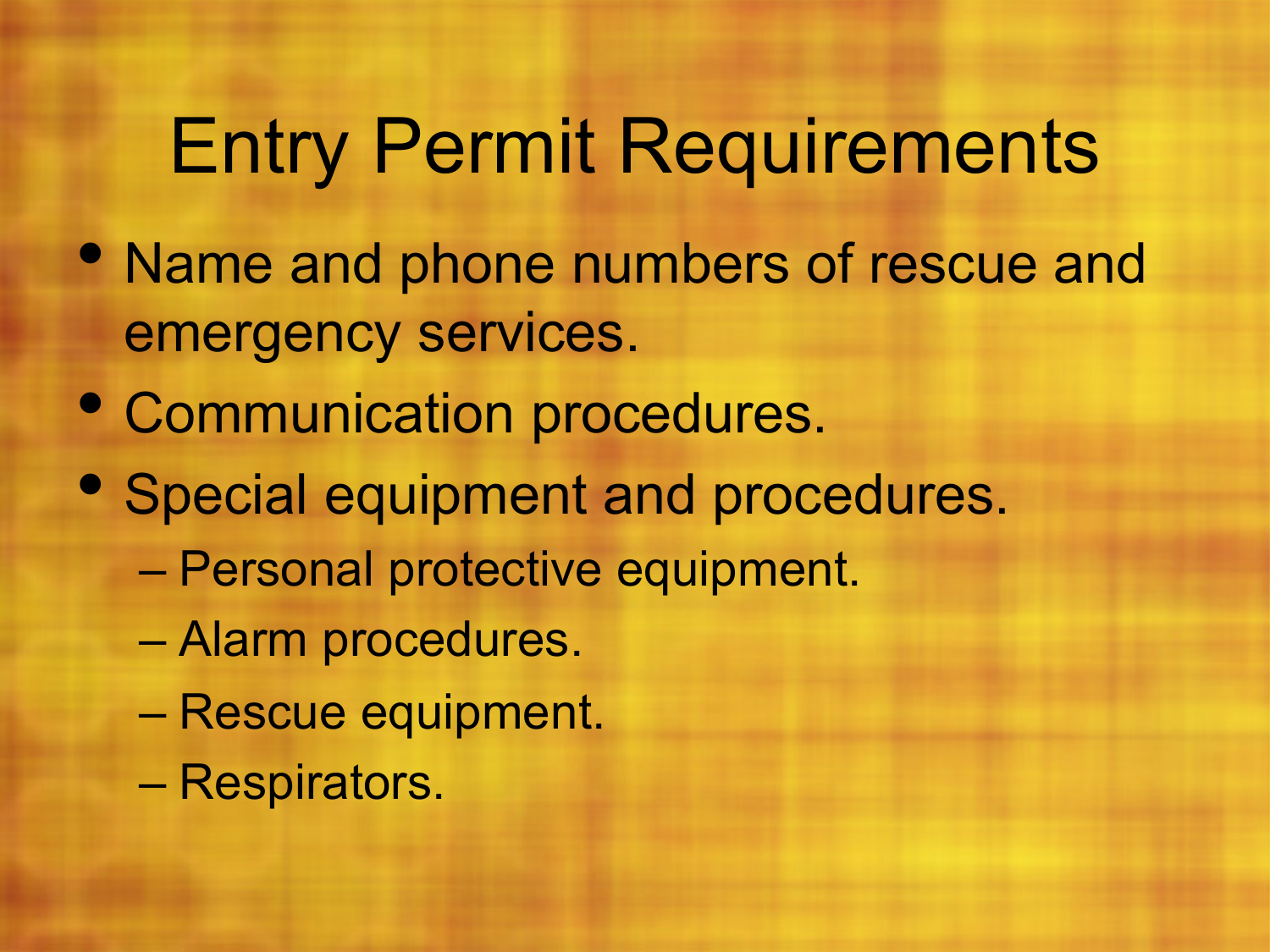#### Means of Egress

• A means must be provided for both safe normal entry or exit, and emergency extrication. Tripods with hoist, lifeline, and full body harness are often used for emergency extrication. Ladders may be used for ordinary entry and exit.

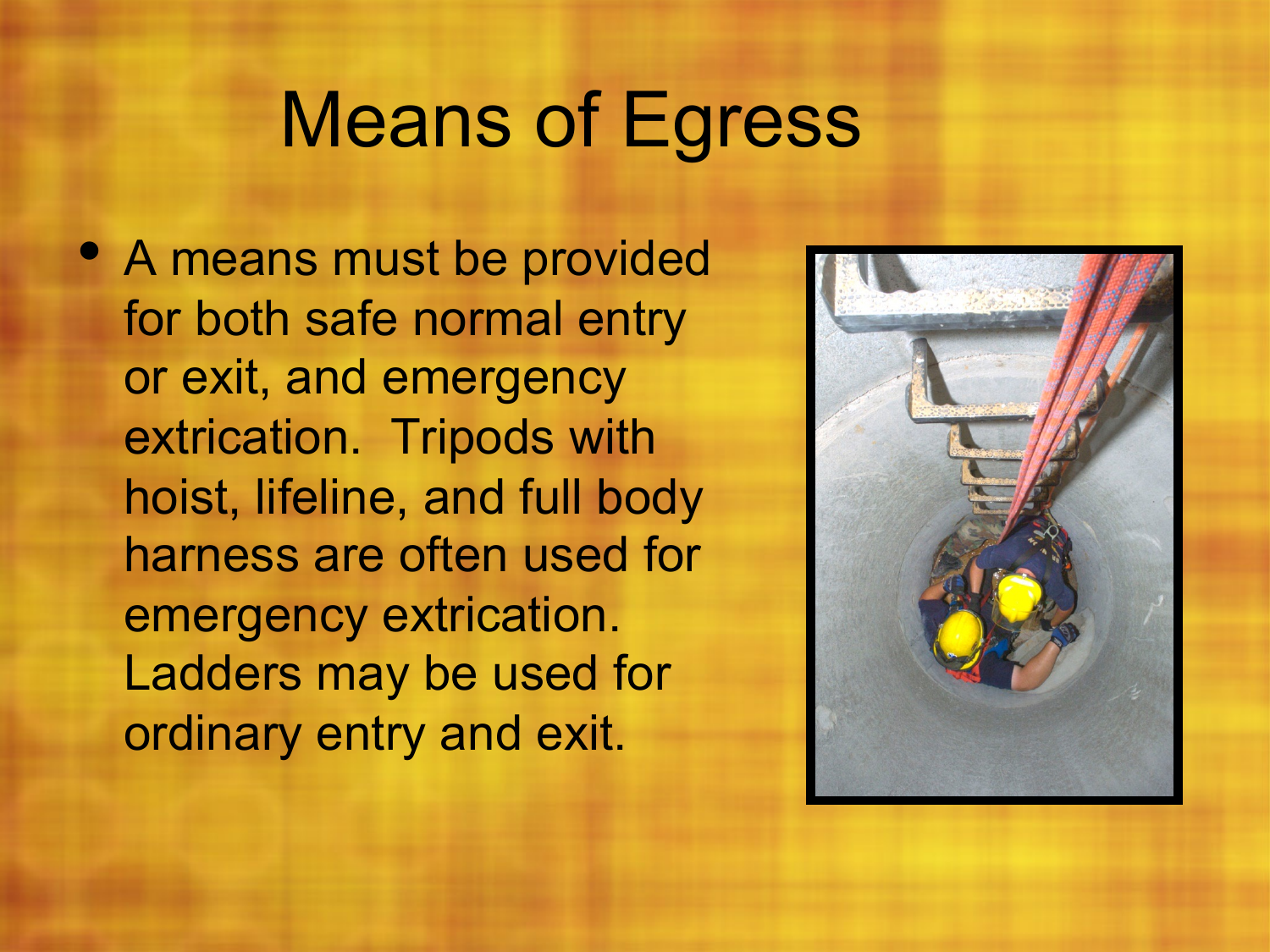# Barriers to Opening



• Barriers to prevent passers-by and the curious from falling in the opening must be in place.

• Holes and openings must be closed or guarded when not attended.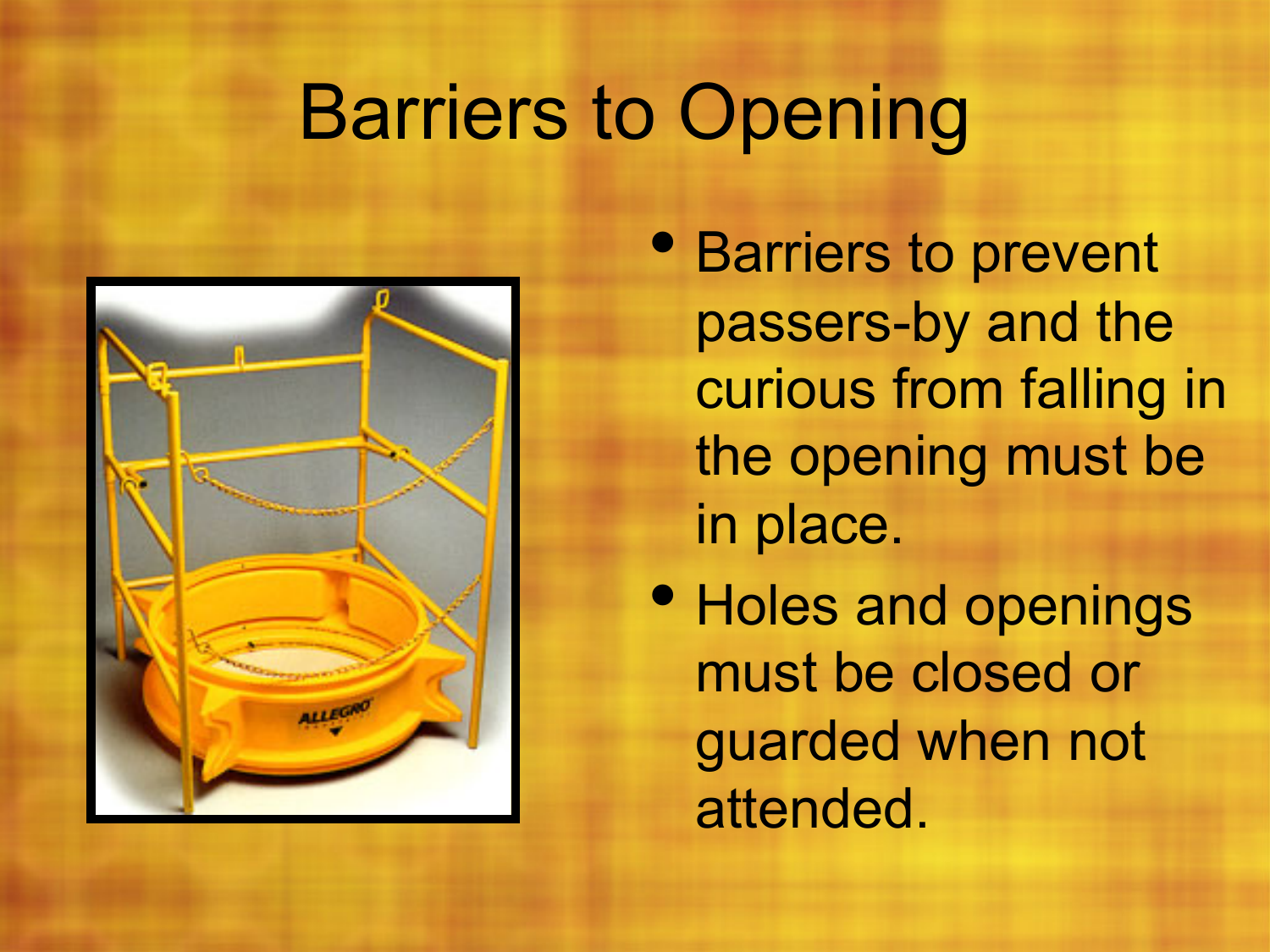# Warning Signs



• Place warning signs where pedestrians can see them.

• Signs must state the hazard and the action required.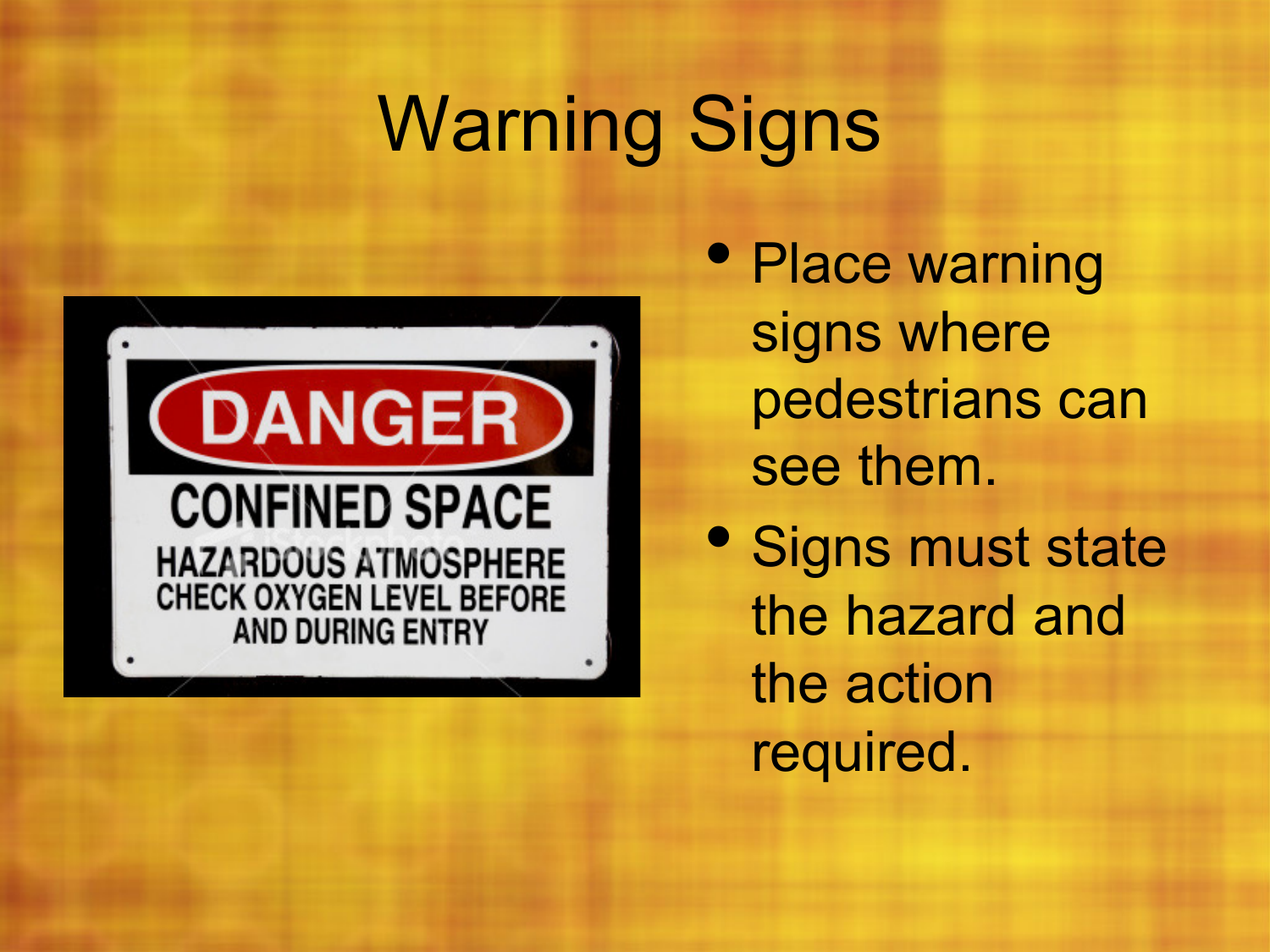#### Standby / Rescue

- Attendant to remain outside the confined space and be in constant contact with the workers inside.
- Know emergency rescue procedures.
- 50% of workers who die in confined spaces are would-be rescuers.
- **Trained in use of emergency rescue** equipment and PPE.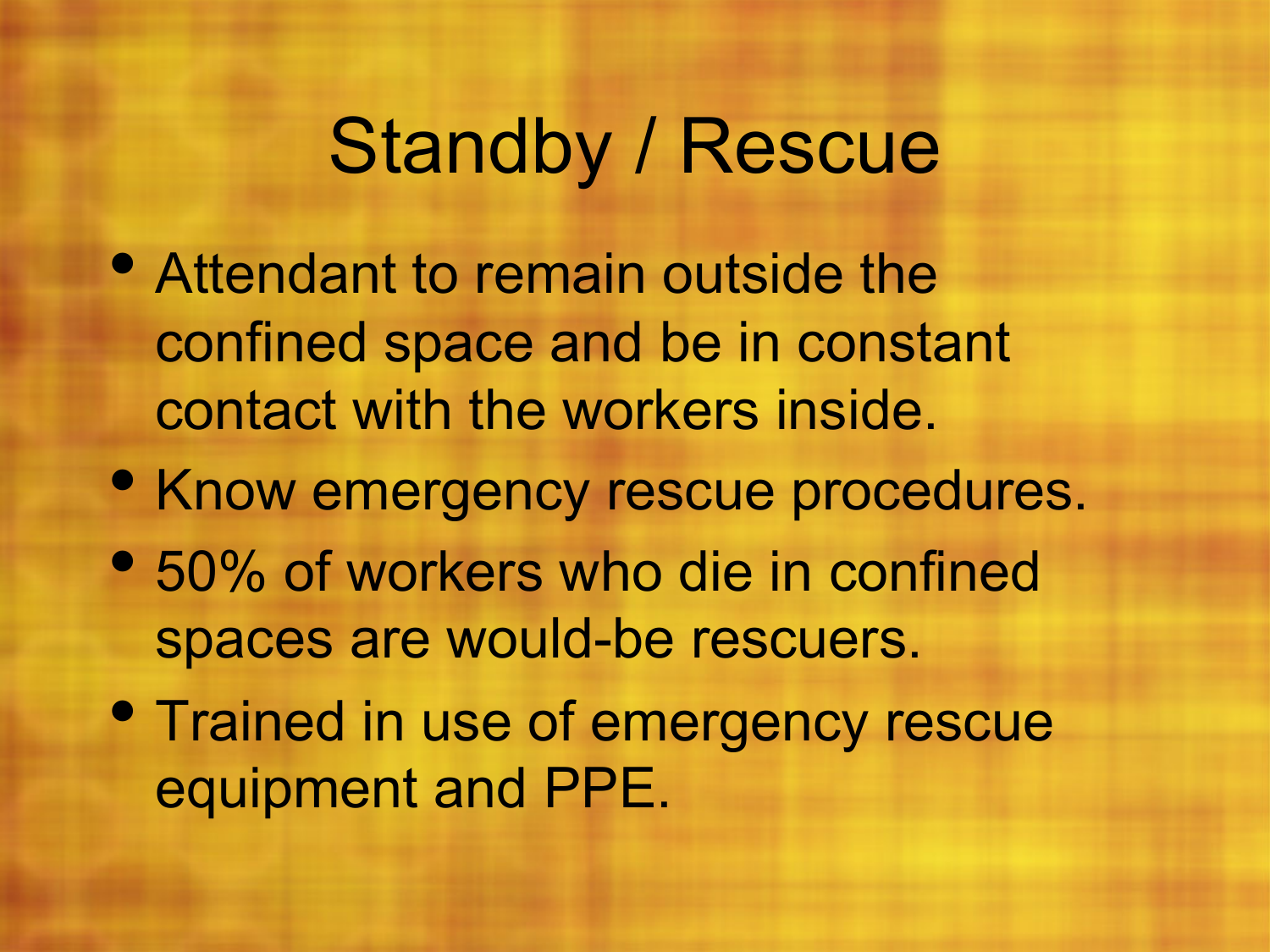#### Emergency Procedures

- The attendant should attempt to remove the entrant from the confined space using, tripods, hoist, and lifelines.
- Attendants are NOT TO ENTER the confined space.
- Lethal hazards may be present within the confined space.
- Murray Fire Department should be called for rescue of entrant if needed.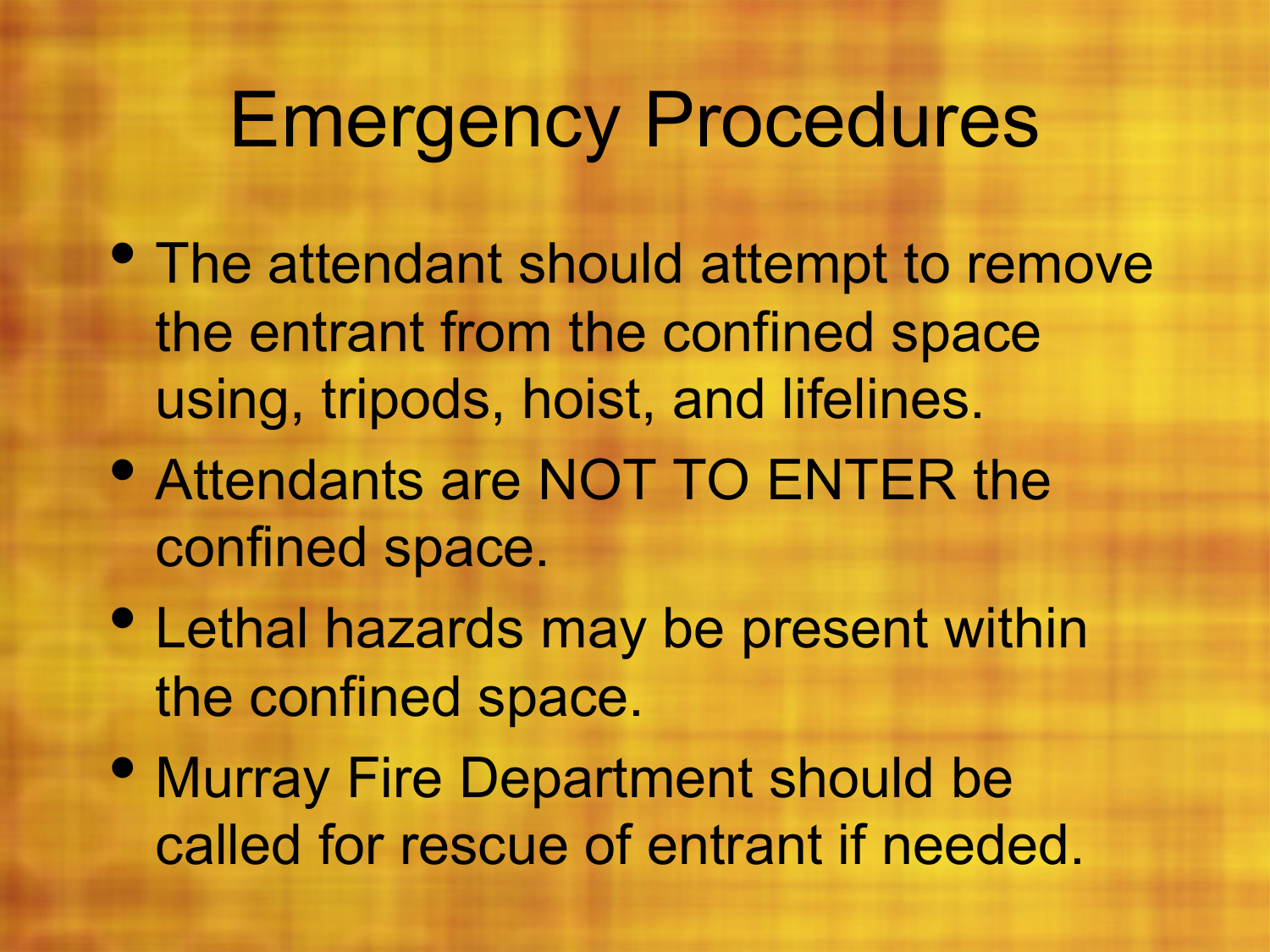#### Training and Education

- All workers who must enter confined spaces.
- All attendants and rescue team members.
- Prior to initial work assignment.
- Retraining:
	- Job duties change.
	- Change in permit-space program.
	- New hazards are present.
	- Job performance indicates deficiencies.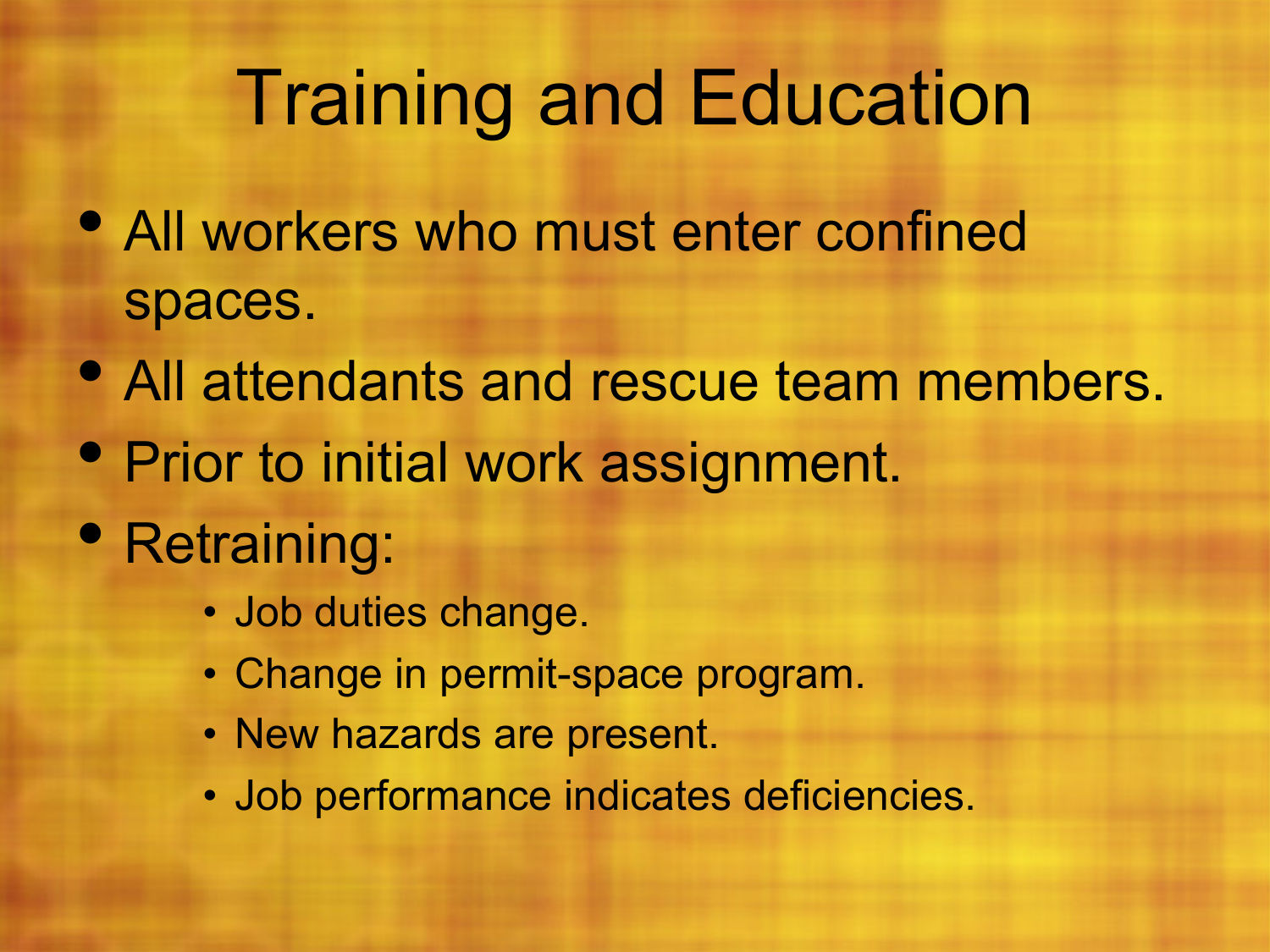# **Summary**

Confined space entry hazards can include:

- Toxic substance
- Oxygen rich or deficient atmosphere
- Engulfment
- Combustible gases or liquids
- Process or equipment related hazards
- Conditions change to become hazardous